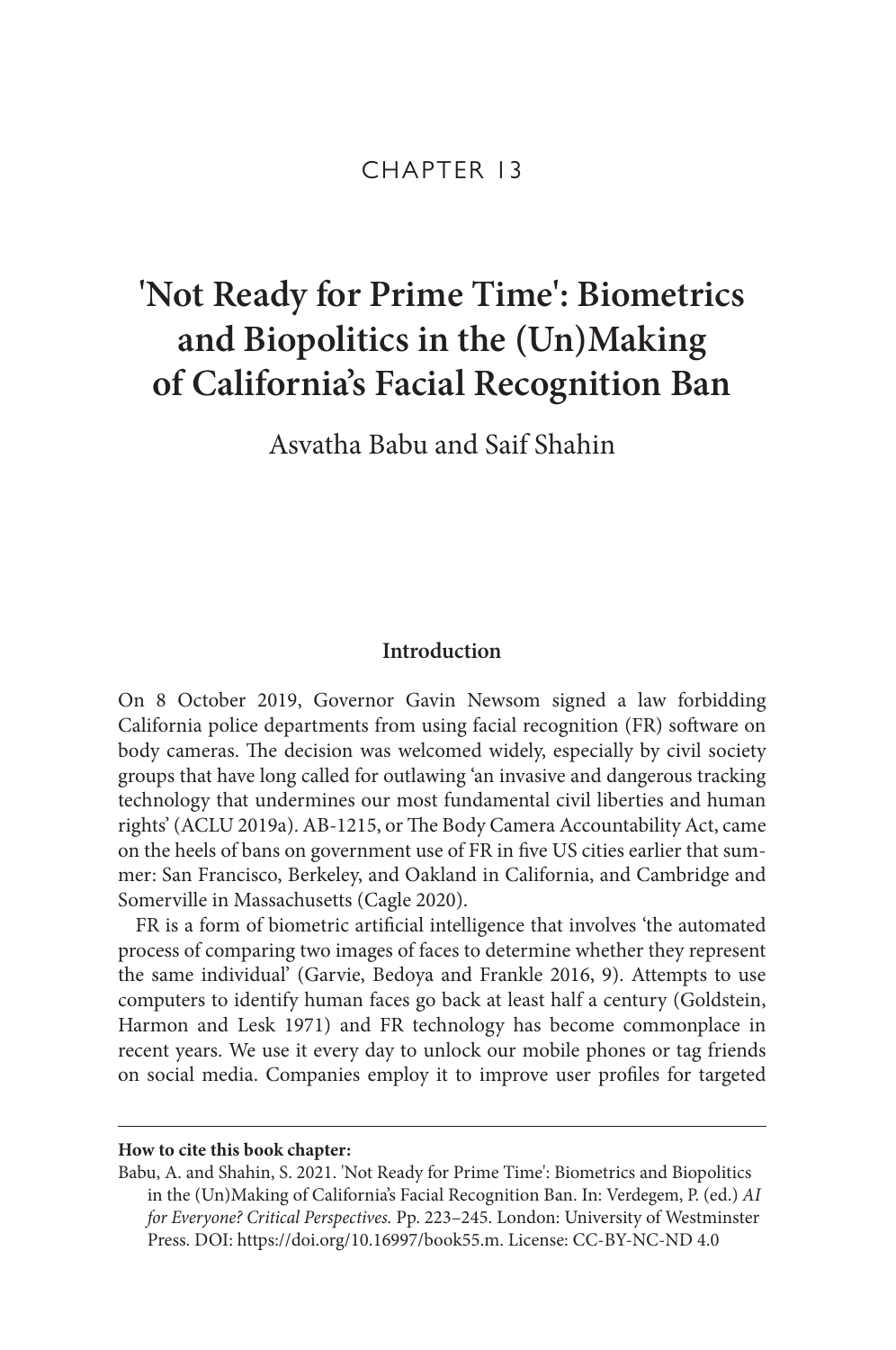advertising. Law enforcement agencies mostly rely on FR for two purposes: *face verification* to confirm a claimed identity and *face identification* to 'identify an unknown face' (Garvie, Bedoya and Frankle 2016, 10).

Although both are contentious, it is the latter application that has raised the most eyebrows. Back in 2016, the Georgetown Law Center on Privacy & Technology reported that FBI searches for identity using FR were 'more common than federal court-ordered wiretaps' (Garvie, Bedoya and Frankle 2016, 25). The faces of nearly 117 million Americans were already in federal law enforcement databases and every other American adult had had their photos searched in this manner. Law enforcement agencies in the United States have dabbled in FR-based surveillance projects since 2001 (Gates 2011). Now, with advances in technology, police departments in various cities in the US, in conjunction with technology corporations, have initiated FR-based surveillance programs that use existing infrastructure like CCTV cameras such as Detroit's Project Greenlight, under which 'cameras all over the city keep an eye on the populace' (Colaner 2020). Others are experimenting with using FR on body cameras and mobile phones (Naughton 2020). The US Customs and Border Protection agency began deploying FR cameras at airports in 2017 (Oliver 2019) while immigration officers started running FR searches on driving license photos to identify undocumented immigrants since at least 2019 (Chappell 2019).

There is no federal law regulating the collection and use of biometric data in the United States. Illinois, Texas and Washington are the only states so far to pass comprehensive legislation regulating state and private collection of biometric information (Pope 2018). At the same time, facial data has become ubiquitous on the internet with the sharing of photos and videos on social media. An ecosystem of businesses, such as the controversial Clearview AI, have sprung up that take advantage of this ubiquity and regulatory lag to build massive databases and cheap tools for the state to use (Mann and Smith 2017; Naughton 2020; Hill 2020; Kak 2020).

California's AB-1215 law, which came into effect in January 2020, is part of a slew of local, state and federal attempts to check this proliferation. In 2019, San Francisco, home to global tech giants and one of the most technologically advanced cities in the world, became the first US city to ban FR use by law enforcement. It was quickly followed by Somerville, Massachusetts and Oakland, California (Metz 2019). In October 2019, California became the third state to issue a ban, following Oregon and New Hampshire (Thebault 2019). As the namesake of the Californian Ideology (Barbrook and Cameron 1996), an uncritical 'technological solutionism' (Morozov 2012) and belief in 'dotcom' neoliberalism, it is particularly interesting that California has been one of the earliest movers in attempting to regulate this emerging technology.

In the wake of nationwide – indeed global – protests after the killing of 46-year-old George Floyd in May 2020 by the Minneapolis Police, reports of FR use by law enforcement to identify and arrest protestors has further fuelled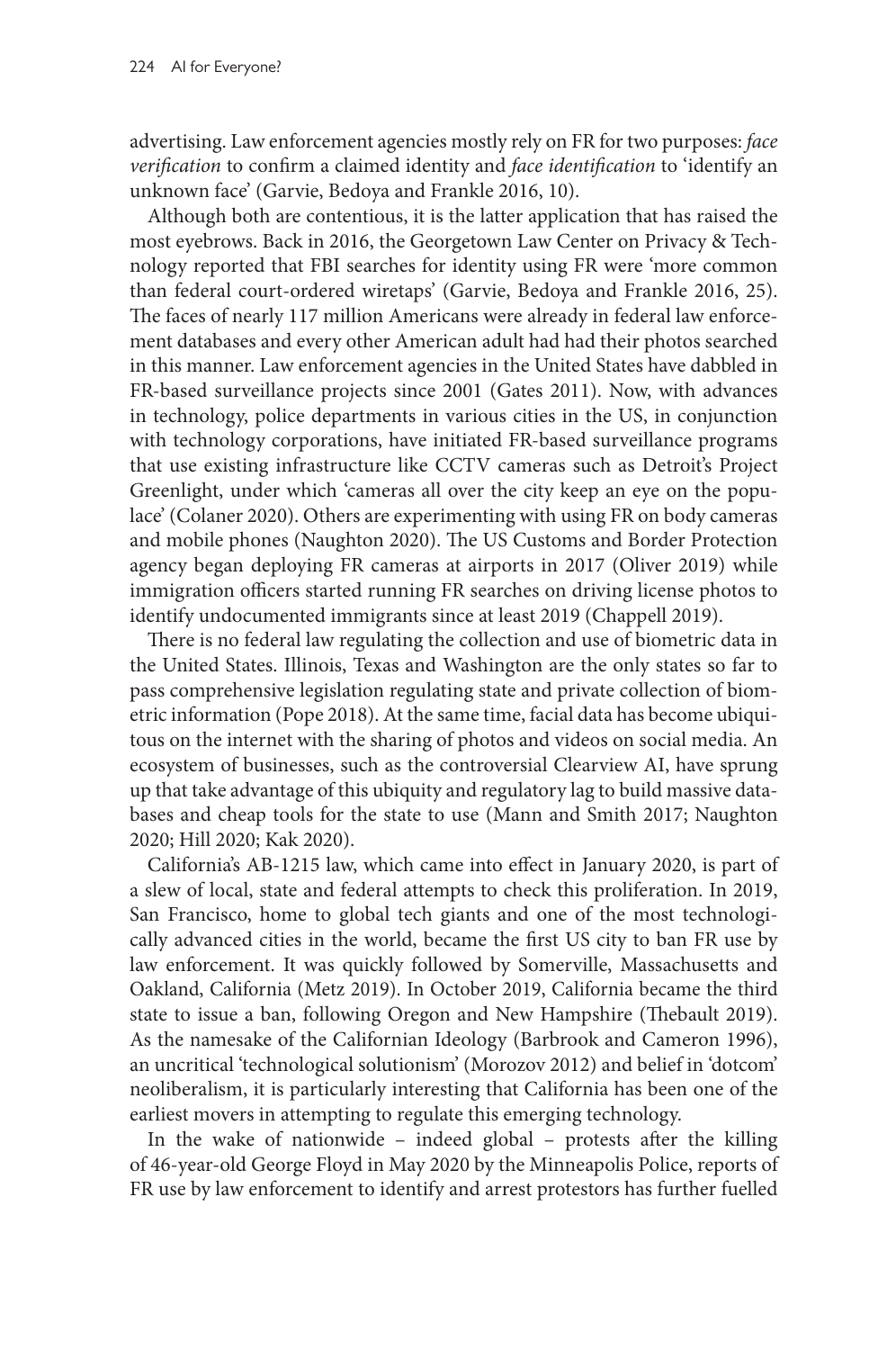demands to remove the technology from the arsenal of law enforcement agencies around the country (Colaner 2020). In June 2020, the Detroit police came under fire for arresting an innocent Black man after FR technology flagged him as a shoplifting suspect. As activists mounted pressure on the city council to reject the proposed extension of the police FR contract, the Detroit Police Chief admitted that the FR system fails to accurately identify faces approximately 95% of the time (Cameron 2020; Colaner 2020; Ferretti 2020). Around the same time, Boston became the biggest city on the US East Coast to ban FR for municipal use. Two US senators have proposed federal legislation calling for 'a full stop to facial recognition use by the government' at all levels nationwide (Ng 2020b). Even companies such as Amazon, IBM and Microsoft announced that they would not be selling the technology to law enforcement (NPR 2020).

And yet, it may still be too early for critics of FR and other forms of algorithmic surveillance to rejoice. Widespread calls to abolish carceral technologies and practices that disproportionately affect Black Americans (Benjamin 2016) have put pressure on private industry, not necessarily to stop building FR for the government but to at least manage the optics of their involvement. Seen in that light, some of these moves appear to be little more than short-lived attempts at corporate image management. Amazon, for instance, made it clear that its moratorium on the sale of its FR tool Rekognition to law enforcement would only be for a year.

Without the visibility provided by these protests and the sustained pressure of activists, it is possible that some of these uses may have gone on unchecked and unexamined. Indeed, many of these companies continue to sell FR technology to governments outside of the United States where there is little pressure from civil rights groups or movements like Black Lives Matter (Barik 2020). Documents released a week after Microsoft's announcement revealed it had previously been trying to sell FR technology to federal agencies without any regard for human rights, contrary to sentiments expressed by the company's president (Ng 2020a).

Even AB-1215 may not be the 'victory' (Guariglia 2019) it seems at first glance. Initially intended to prohibit Californian police's use of FR on body cameras permanently, the bill was gradually diluted and defanged. The version that was passed into law proscribes FR use for only three years. In this chapter, we adopt a *law and society* approach – which views legislation as a social phenomenon (Ewick and Silbey 1998) – to explain how and why this came about. In this approach, researchers study law and *legality* as situated in society and laced through its culture by examining both the 'formal and informal settings where legal activity – in all its guises – may unfold' (Seron and Silbey 2004, 30). Our study traces the trajectory of AB-1215 from its introduction as a 'spot bill' on 21 February 2019 through its signing into law eight months later – both as legislative action within the state assembly and as public deliberation outside the corridors of the capitol. We critically examine legal documents as well as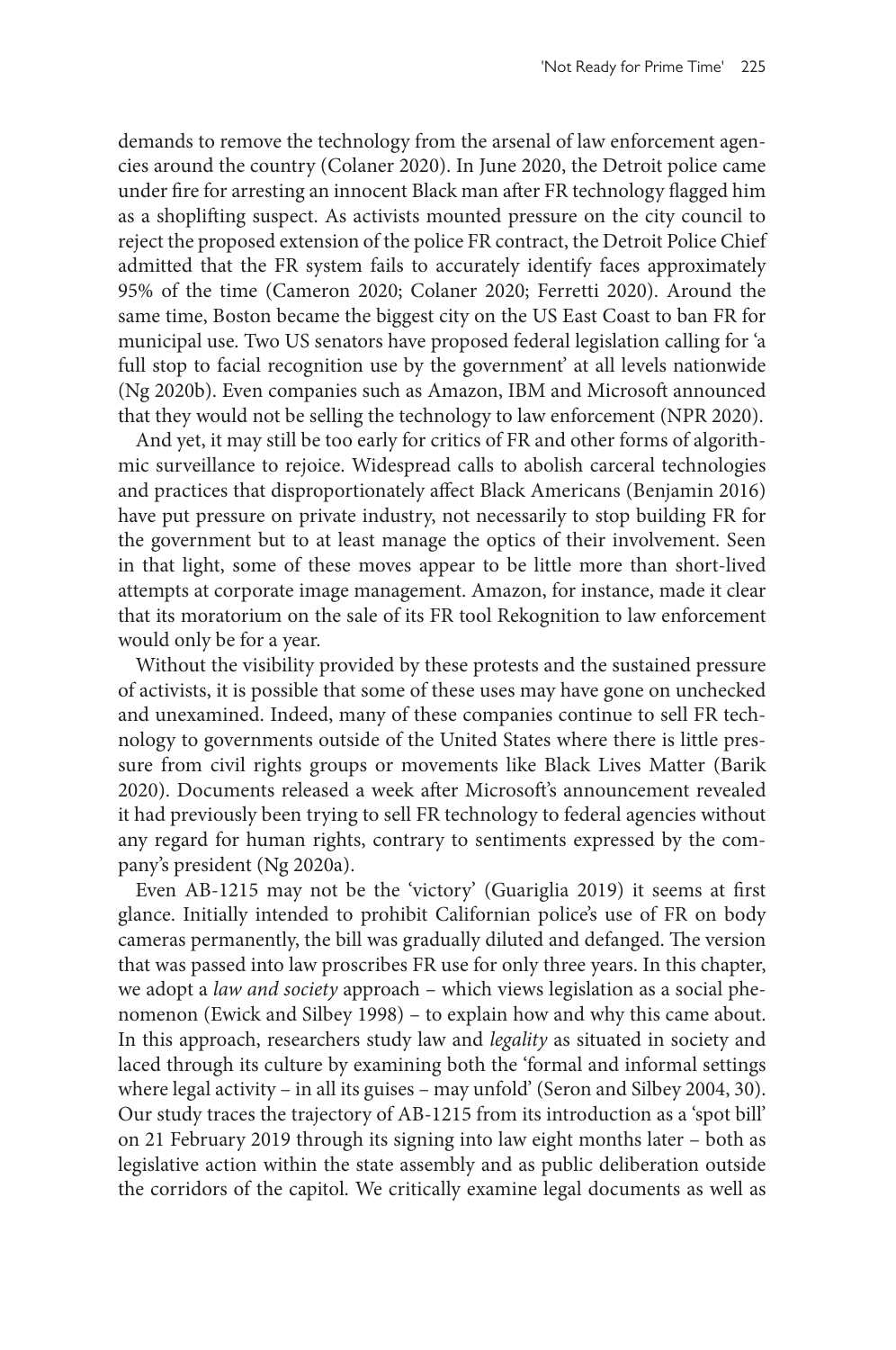reports from the civil society and news media as a social discourse with a view to understanding (1) how FR technology was perceived and presented by different stakeholders, specifically in terms of its benefits and harms and (2) what factors and actors contributed to the diminution of the law.

We next discuss a range of socio-political concerns raised by FR and outline a conceptual framework for thinking about FR regulation in the light of these concerns. Then, following a brief discussion of the passage of AB-1215, we turn attention to our empirical analysis of the bill as a social discourse. We conclude with an assessment of how and why the bill was defanged and consider how it can inform future research and resistance against algorithmic governance.

## **Inaccuracy and Mass Surveillance**

The application of FR for law enforcement raises three interrelated concerns. The first is the *inaccuracy* of the technology itself, or the possibility that an individual is not who the FR algorithm identifies them as. That is because 'biometric recognition is an inherently probabilistic endeavour' (Pato and Millett 2010, 9). FR technology doesn't *see* faces – the way humans do – but offers probable *matches* based on geometric representations of facial features. Making computers 'see' – i.e. engineering computer vision – is a difficult task that scientists and engineers have mulled over for decades. Advances in the ability to store and crunch large amounts of data as well as in machine learning algorithms have led to breakthroughs in recent years (Demush 2019). At first, the algorithm is trained to recognise which facial features are more likely than others to indicate similarity by analysing different images of the same person from a large training data set. This is known as machine learning. It then applies this learning to identify images of the same individual in real-life law-enforcement scenarios (Huang et al. 2008). But this machine learning involves 'millions of variables' – such as lighting, picture quality, and subject distance, for example – and is never perfect (Garvie, Bedoya and Frankle 2016). The FR algorithm, therefore, does not produce the 'right' match for an image but a series of more or less likely matches.

In 2018, ACLU – the American Civil Liberties Union – tested the accuracy of Amazon's Rekognition, a top FR platform used by government agencies throughout the United States. The FR tool failed spectacularly: 'the software incorrectly matched 28 members of Congress, identifying them as other people who have been arrested for a crime' (Snow 2018). ACLU repeated the test in August 2019. This time, Rekognition misidentified 26 California legislators as criminals – among them Phil Ting, the author of AB-1215 (Chabria 2019). This lack of accuracy means that when law enforcement uses FR uncritically, many innocent people could end up on their radar, go to jail, be deported or, in countries such as the US, face the death penalty.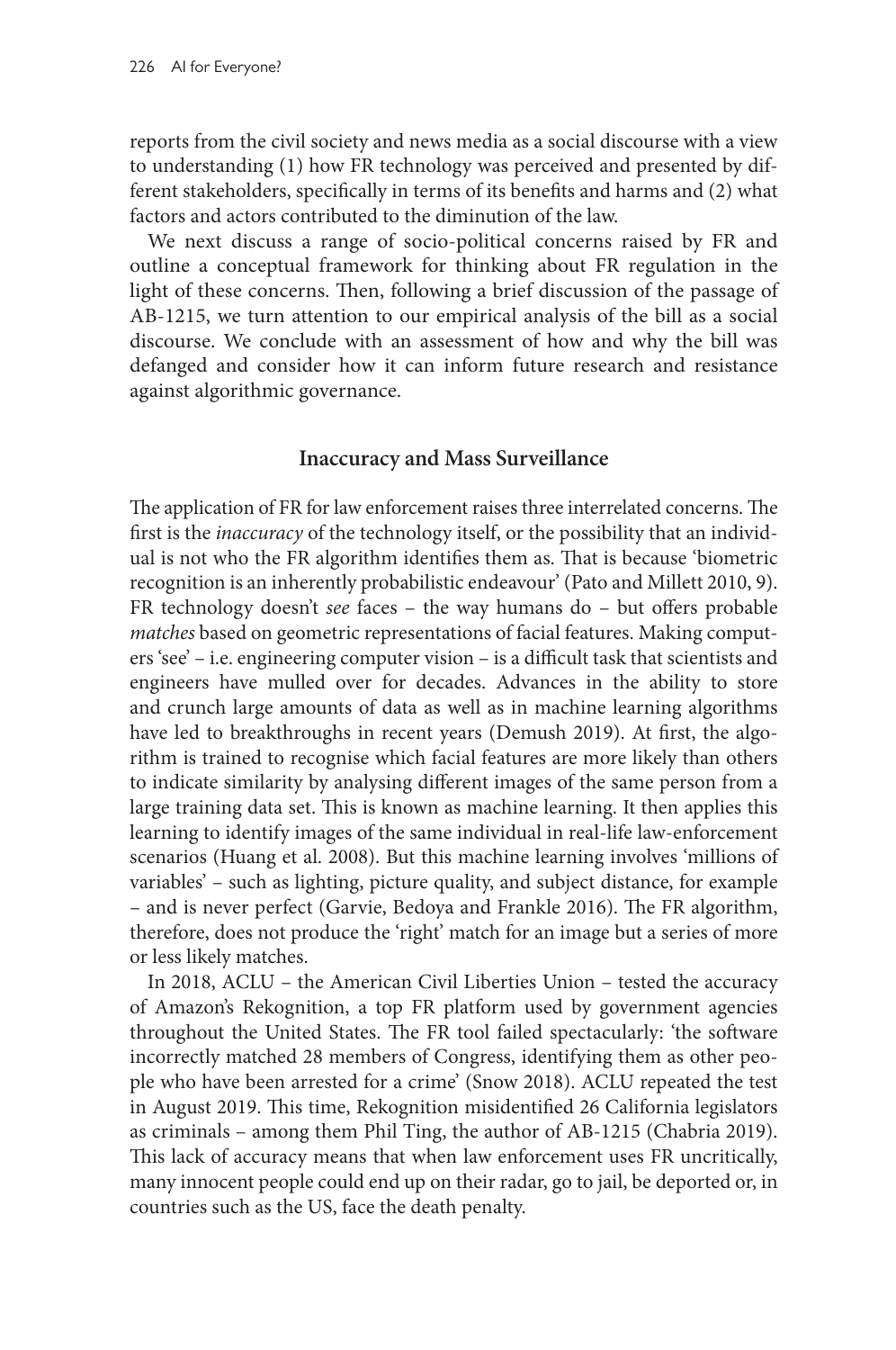The second concern is their propensity for *mass surveillance and violation of privacy*. This happens in two ways. One, law enforcement agencies collect photographs of people to populate their FR databases – and they do so indiscriminately. Referring to the FBI program, the Georgetown Law report noted, 'Never before has federal law enforcement created a biometric database – or network of databases – that is *primarily* made up of law-abiding Americans' (Garvie, Bedoya and Frankle 2016, 20, emphasis added). So far, these photographs have been mined from people's driving licences, ID cards and even social media accounts. As FR is employed via cameras at airports, on police personnel and so on, people will be subjected to facial 'tracking from far away, in secret' and en masse (10). This makes it nearly impossible for people to manage their boundaries, a key practice in maintaining dynamic privacy relationships. This, in turn, makes it difficult to practice critical citizenship and aspire to the ideals of liberal democracy (Cohen 2012).

Two, a significant feature of 'high-dimensional' – or individualised – data collection is that it allows cross referencing of multiple data sets (boyd and Crawford 2012). In other words, information about an individual in one data set can be used to find more about that individual by linking it with other data sets. So, while law enforcement agencies might compile FR databases putatively for identifying individuals in situations where a law is violated, they could easily use the photographs to track various other activities of the individual – including activities that may be perfectly legal but politically undesirable for authorities, such as participating in protests against police violence. As was revealed by NSA whistle-blower Edward Snowden, this information can be easily obtained by the US government through social media and phone records (Greenwald, MacAskill and Poitras 2013). When this issue is coupled with FR's inaccuracy, it means that '[e]ven if you're sitting at home on your couch, there's a chance you could be arrested for protesting' (Shwayder 2020).

#### **Biopolitics of Facial Recognition**

A third problem with FR systems is their proclivity to perpetuate and amplify *social discrimination* against marginalised communities. This is only partly a consequence of its technical flaws, which are also not arbitrary: 'if a training [data] set is skewed towards a certain race, the algorithm may be better at identifying members of that group as compared to individuals of other races' (Garvie, Bedoya and Frankle 2016, 9). The Silicon Valley's whiteness and apparent 'colour blindness' means FR training data are overwhelmingly White and therefore several times more likely to misidentify Black people (Buolamwini and Gebru 2018; Simonite 2019) – driving up their already disproportionate rates of incarceration.

But social discrimination is not solely a function of machine learning or technology design. Immigrants and minorities – Black, Latinx and Muslim people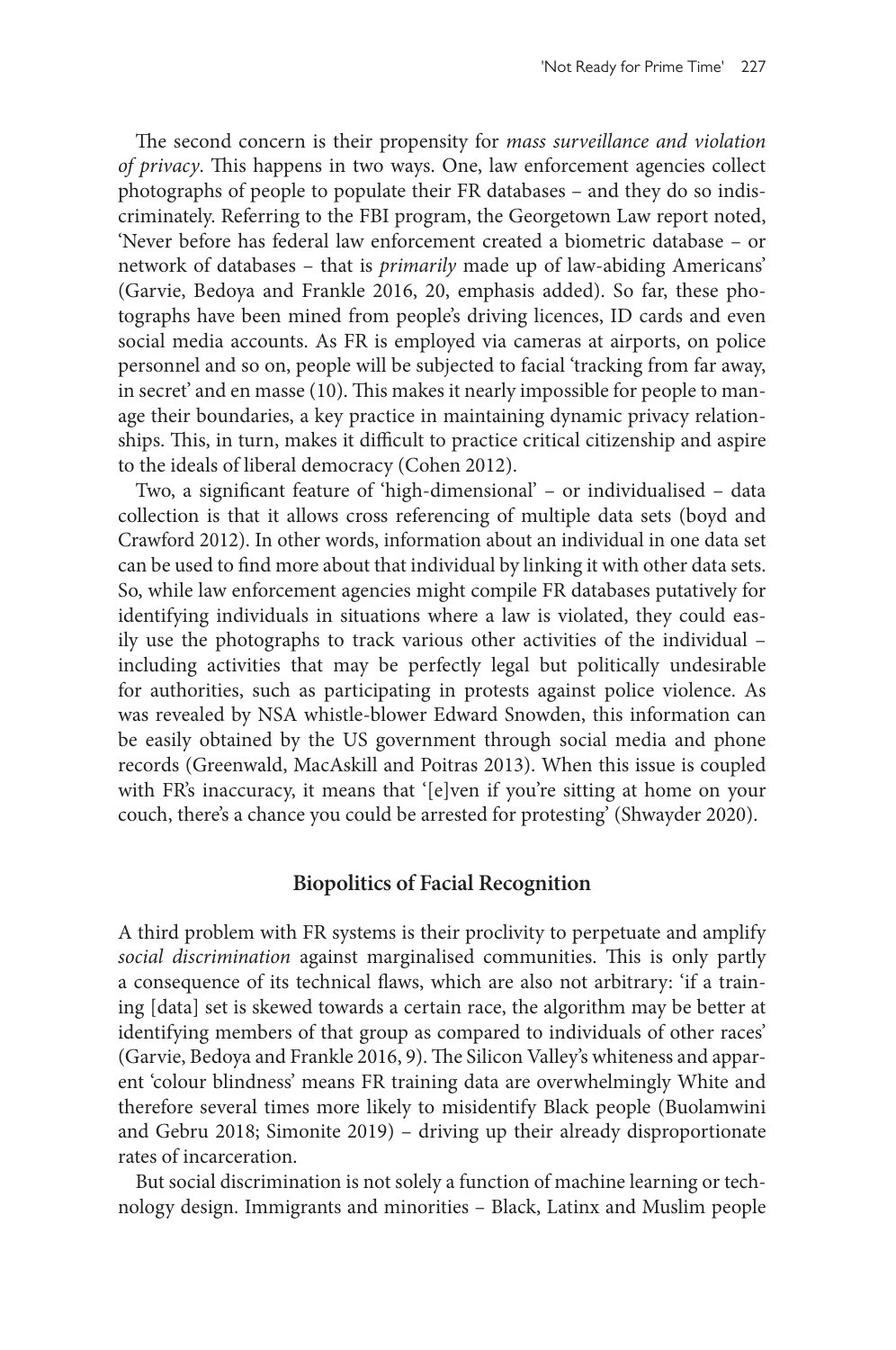in particular – are already much more likely than White people to be singled out for surveillance via FR at the level of policymaking (Bedoya 2019) and disproportionately represented in law enforcement and intelligence watchlists (Devereaux 2019). Browne (2010) argues that the practice of making a body visible – or 'legible' – has always been an exercise in power, with political and economic ramifications. The branding of enslaved Africans on American plantations, for instance, was a means of 'accounting and of making the already hyper-visible body legible' – not exactly the same, but also not altogether different from the contemporary practice of making 'bodies informationalized by way of biometric surveillance' (139). Biometric technology reimagines the body as flows of data and patterns of communication (van der Ploeg 2002). Objectified and digitized 'individuals are broken down and reinterpreted in terms of the information provided by their body, instead of as agential social beings' (Hood 2020, 158). These data points are logged in a virtual register, making the bodies themselves legible, accountable, and thus controllable (Andrejevic, 2019).

Considered from this perspective, FR is only the latest chapter in a long history of authorities using technology to subjugate, racialise and dehumanise people by acting upon their bodies – the newest arena of 'biopolitics'. A biopolitical view (Foucault 2003) brings to surface the *systemic* nature of social discrimination. In this view, the technological inaccuracy of FR is itself a consequence of institutionalised racism and classism – evident in everything from education to hiring practices to law enforcement – that keeps marginalised bodies outside of Silicon Valley offices and inside of prisons. This view is at once micro and macro: it segues from the datafication of human body to map the geography of social belonging that such data enables. Gandy Jr. (1993) showed how the economic value of a person's data differed depending on the social group they belonged to and how this differentiation reproduced social inequalities. As he noted, surveillance goes beyond social control and into the realm of sorting and differentially targeting people based on their positionality in the socio-economic hierarchy.

Petit (2017) makes a distinction between discrete and systemic 'externalities' that accrue from artificial intelligence systems. Externalities could be either harms or benefits to third parties. *Discrete externalities* are 'personal, random, rare or endurable' (26). They take place at the level of the individual, may affect anyone with an equal chance, are low in frequency and neither ruin nor radically improve the affected individual's life. Examples include a malfunctioning robot mistaking a garden-variety rodent for a parasite and spraying it with pesticide. *Systemic externalities* are 'local, predictable, frequent or unsustainable' (26). In other words, they are foreseeable, take place repeatedly, affect 'a non-trivial segment of the population' and can cause a long-term 'reduction or increase in well-being of the local population class under consideration' (26). For instance: China's reported use of automation and cutting-edge technological tools to surveil and detain its largely Muslim Uighur population (Taddonio 2019).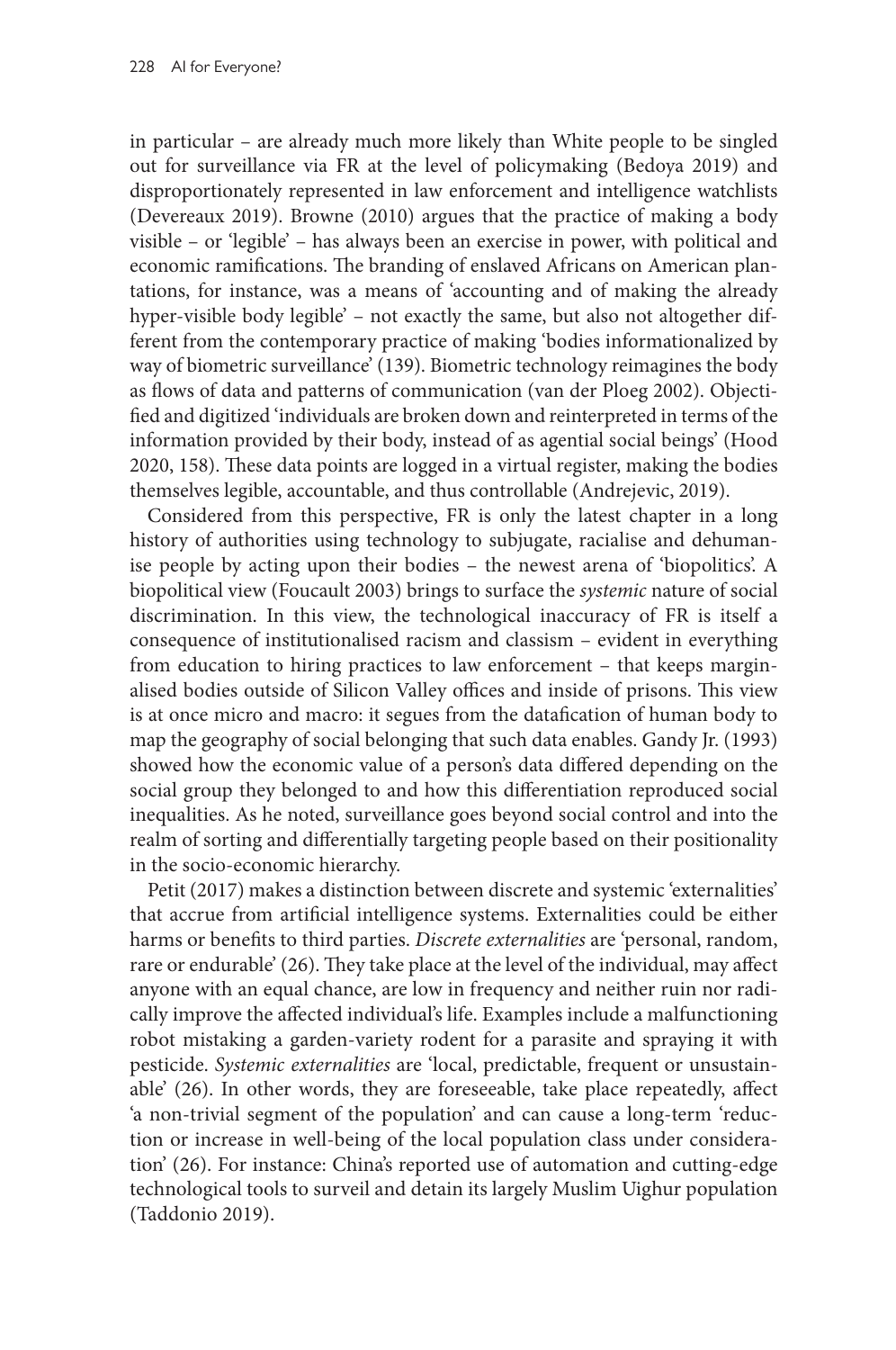This distinction helps us think normatively about AI regulation. Petit (2017) recommends that discrete externalities 'should be left to the basic legal infrastructure' (28). That is, emergent problems could be resolved on a case-by-case basis in an *ex-post* manner – or after they occur – by applying specific laws that are already in place. But systemic externalities require *ex-ante* consideration. As they are not only predictable but also significant in the scale of their impact, their repercussions need to be anticipated and lawmakers ought to institute regulations to mitigate the harms they might cause.

Are FR's externalities discrete or systemic? A purely technological view that is restricted to FR's inaccuracy would consider them to be discrete – random, rare and occurring at the level of the individual. But a biopolitical view, as outlined above, enables us to see that FR's externalities are in fact *systemic* in nature – causing frequent and permanent harms to large and identifiable populations. FR therefore requires ex-ante regulation that anticipates these harms and prevents them.

## **A Brief History of AB-1215**

In a blogpost about ACLU's 2018 test on Rekognition which demonstrated its fallibility, Jacob Snow, Technology and Civil Liberties Attorney with the ACLU, wrote: 'These results demonstrate why Congress should join the ACLU in calling for a moratorium on law enforcement use of face surveillance' (Snow 2018). This test from ACLU, combined with mounting academic research on the discrete and systemic harms of FR, has become a cornerstone for calls to ban the use of facial recognition technology by government agencies and law enforcement organisations (Metz 2019). AB-1215, in California, was one such call.

AB-1215 was signed into law in October 2019 and came into effect in January 2020 for a three-year period. It states that: '[a] law enforcement agency or law enforcement officer shall not install, activate, or use any biometric surveillance system in connection with an officer camera or data collected by an officer camera' (Body Camera Accountability Act 2019e, 3).

The spot bill for AB-1215 was introduced in February 2019 by Democratic member of California's State Assembly, Phil Ting. With the support of ACLU of Northern California and several other civil society organisations, Ting introduced the first substantive draft of the bill in the State Assembly on 8 April. This version of the bill was considerably different from the final version that would eventually be passed. For instance, it prohibited the installation, activation or use of biometric surveillance in connection with an officer camera *indefinitely*. It also made the law enforcement agency or official liable for damages up to US\$4000 in addition to attorneys' fees (Body Camera Accountability Act 2019a). The bill made its arguments for a ban by drawing attention to the threat to civil liberties and the constitutional right to privacy and anonymity posed by FR, the possible chilling effect on free speech in public spaces,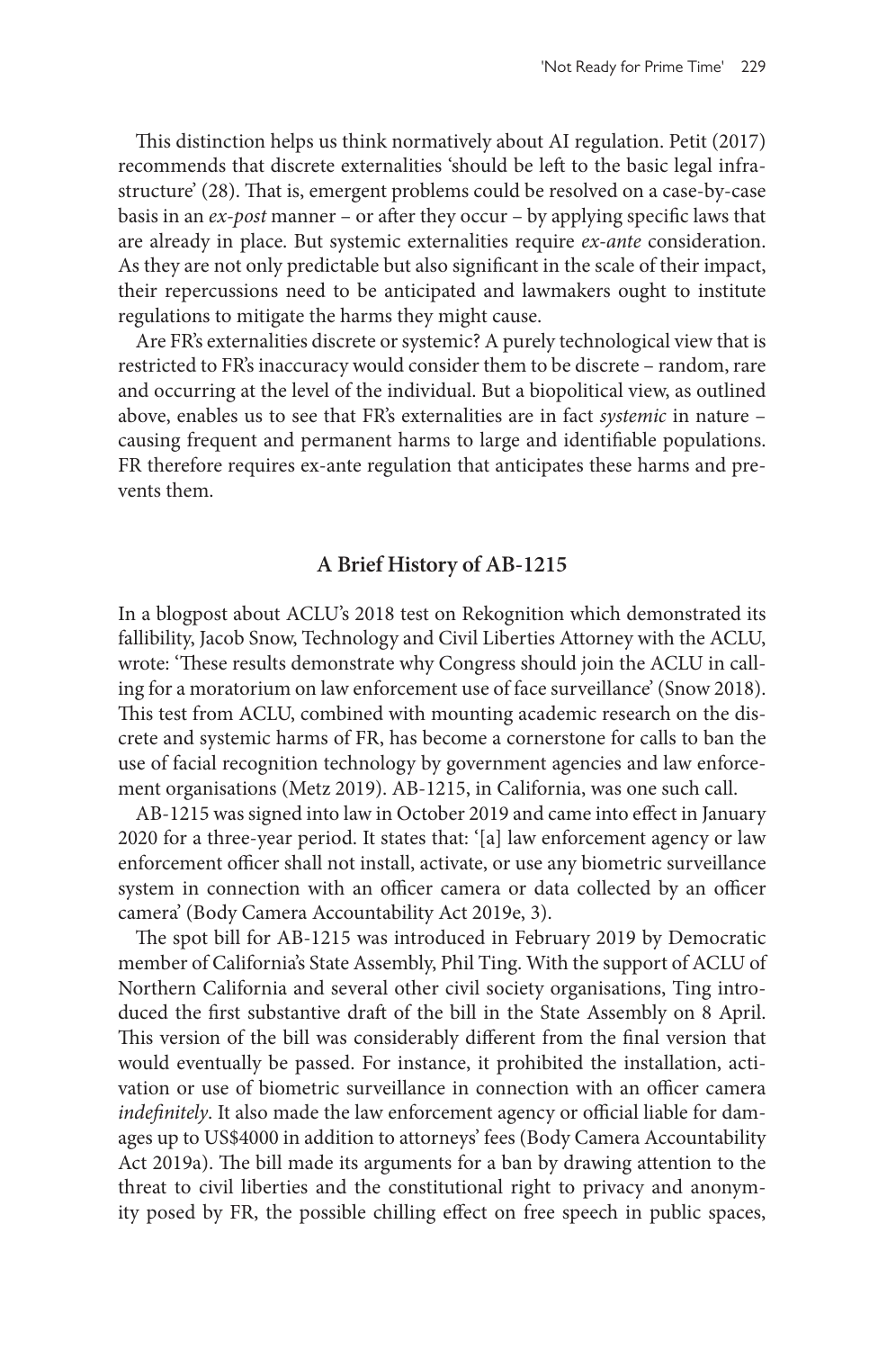FR's lack of accuracy in identifying people of colour and women, and the disproportionate impact of this technology on overpoliced communities. The bill also repudiated law enforcement's co-optation of tools meant to ensure their accountability (body cameras) into tools of dragnet surveillance (Body Camera Accountability Act 2019a).

On 23 April, the bill was debated and amended in the Assembly Public Safety Committee with the recorded support of 24 civil society organisations (including the ACLU of Northern California) and opposition from law enforcement groups including the California Police Chiefs Association and California State Sheriffs' Association. It passed through to the next stage with an amendment removing the specific amount that had to be paid in damages. When it passed with a 45–17 vote in the California State Assembly on 25 April, the ban on the use of FR in police body cameras was still indefinite (Body Camera Accountability Act 2019b).

In June, it was taken up in the California State Senate Committee on Public Safety, where it passed 5–2 without amendment. A couple of months later, while the bill was still on the backburner at the Senate, the ACLU of Northern California ran its second test using Rekognition which matched 26 California lawmakers including Phil Ting with criminal mugshots (Gardiner 2019a). Almost two weeks later, on 27 August, the bill was amended to include a sunset clause that repealed the bill on 1 January 2027. The amendments also excluded from the ban 'internal editing procedures for redaction purposes'; and the 'lawful use of mobile fingerprint scanning devices' (Body Camera Accountability Act 2019c, 3–4). In September, at its final reading before passage, the bill was amended to shorten the sunset period from seven to just three years and was set to expire on 1 January 2023 (Body Camera Accountability Act 2019d).

Thus, when the bill was signed into law, it was not so much a *ban* on the use of FR by law enforcement as a relatively short *moratorium* on a very specific use of the technology. While this was still considered a win by civil rights groups around the country, ACLU and Assembly member Ting's original intent to keep FR out of the arsenal of law enforcement in perpetuity was thwarted. How, and why, did this happen? And what can we learn from this qualified success to guide future attempts for regulating FR and other forms of algorithmic governance?

# **Research Design**

To answer the questions above, we used the law and society approach (Seron and Silbey 2004) to track AB-1215 as social discourse, taking place both within and without the corridors of the state assembly, involving lawmakers as well as civil society groups, technology companies, police unions and the mass media. The passage of AB-1215 was a months-long process that involved these multiple stakeholders engaged in shaping the conversation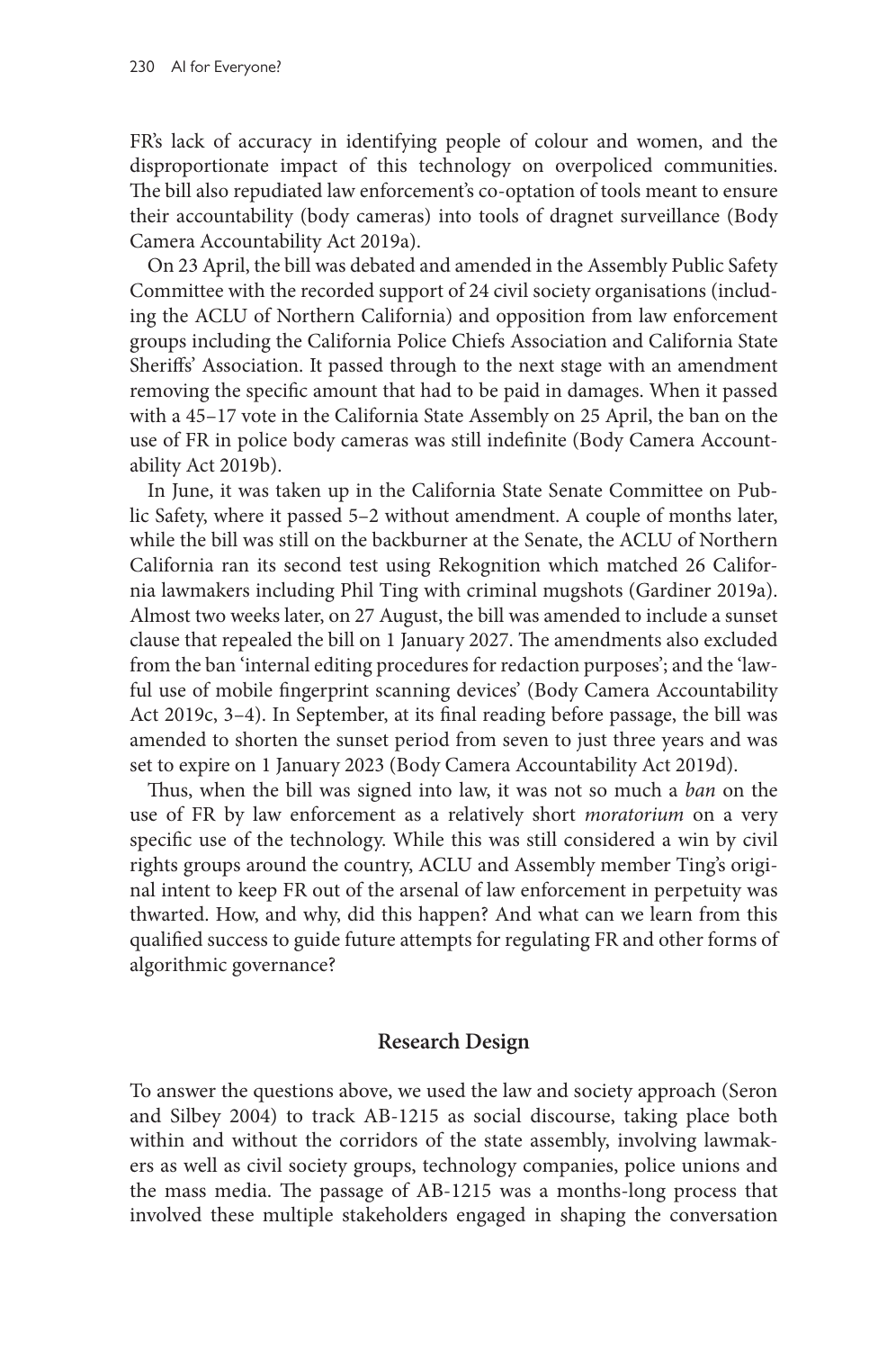through reports, blog posts, press releases, media presence and participation in the legislative process. These artefacts offer important insight into the way the social discourse surrounding FR and its regulation evolved. Keeping in mind our objective to track this evolution, we conducted a qualitative content analysis of these artifacts.

We triangulated data from three sources: legislative documents such as bill and floor analyses; communication materials from organisations listed in legislative documents as supporting or opposing the bill; and local news coverage on AB-1215 between February (the introduction of the spot bill) and October 2019 (the signing of AB-1215 into act by the California governor). Although not exhaustive, these sources provided us with a comprehensive and diverse collection of stakeholders and their contributions to the conversation around AB-1215. They allowed us to examine the stakeholders' primary participation in the discourse through their own publications and statements as well as what was picked up by the media.

News reports were collected and combined from three databases – Access World News, LexisNexis and Factiva – using the search phrase: ['ab 1215' OR 'ab1215' OR 'ab-1215' OR 'a.b. 1215' OR California AND ('face recognition' OR 'facial recognition') AND ('police' OR 'law enforcement')]. Only articles published in the United States between 1 February 2019 and 31 October 2019, mentioning these terms in the headline or lead paragraphs were included in the corpus. Next, legislative documents were downloaded from the official California Legislative Information website. This included: the multiple versions of the bill from 21 February to 8 October (7 documents), bill and floor analyses at each stage (7 documents), and vote information. Finally, we manually downloaded any communications material mentioning 'AB-1215' from the websites of the civil society organisations mentioned as supporting and opposing the legislation. If there was no mention of the bill, we chose any materials that discussed 'facial recognition' within our target dates. This yielded a total of 38 documents for analysis. After discarding duplicate and irrelevant articles from the media coverage, we had a total of 148 documents (96 news articles, 14 legislative documents and 38 outreach materials).

Following Mayring (2004), analytical criteria were determined based on our research question as: arguments made in support of facial recognition use by law enforcement; arguments made against facial recognition use in body cameras by law enforcement; actors making these arguments; and social and political values present. These documents were then read line-by-line to develop inductive codes. In the first cycle of coding, we used the 'in-vivo' or 'literal' coding technique (Saldaña 2009) wherein exact phrases from the actual language of the documents can be used as code. According to Charmaz (2006), this technique helps preserve the meaning of actors' views and actions within the code, making it easier to analyse while and after coding. Using this technique, we developed a set of codes that were arguments for and against the use of facial recognition on police body cameras. We also noted the actors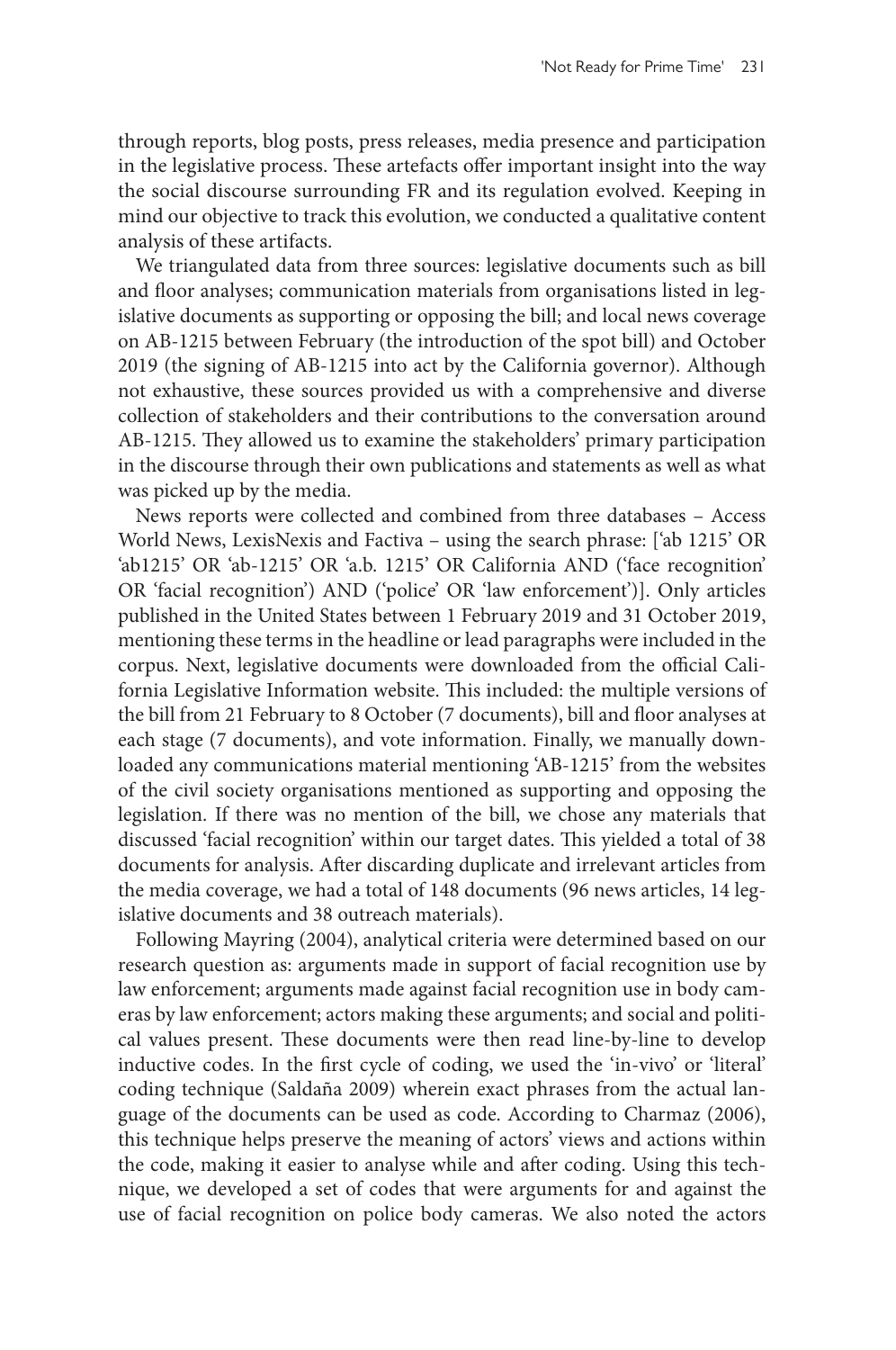making these arguments. In the second cycle of coding, similar in-vivo codes were grouped together under a summative 'value' to discern patterns in the data. Taebi et al. (2014), in their study of public values in technology and innovation, cite Talbot (2011) to suggest that the term refers to the public view of what may be considered valuable or worth striving for.

# **AB-1215 as a Social Discourse**

The coding, categorization and organisation of data revealed that the main arguments for and against the use of facial recognition in police body cameras in California could be filed under three themes: (1) privacy, surveillance and liberty; (2) public safety; and (3) discrimination as technological artefact. Interestingly, both the pro- and anti-FR factions were able to use the concepts underlying these three themes to their advantage in their arguments. These themes are discussed below.

Media discussions about the bill were dominated by civil society organisations (especially ACLU), and lawmakers (especially Assembly member Phil Ting, the author AB-1215), followed by representatives of police unions and organisations. To a much lesser extent, comments and statements from technology manufacturers such as Amazon, Axon and Microsoft were also featured in news coverage. Most media coverage was local, with city and county news organisations contributing the bulk of the articles in the corpus. A lot of the coverage was based almost entirely on press statements from Assembly member Ting, congressional and senate floor analyses and press statements from organisations with involvement in the political process such as ACLU, Electronic Frontier Foundation, Fight for the Future, or, from the other side, the Riverside Sheriffs' Association, the California Peace Officers' Association and the California Police Chiefs Association. As a result, arguments tended to repeat themselves across the dataset. But as our corpus was multi-pronged, this enabled us to understand what arguments were more likely to be picked up from legislative debates and outreach materials and become popularised in the media – and what arguments were not. In addition, we were able to track how the discourse changed over time.

## *Privacy, Surveillance and Liberty*

Fears that arming police body cameras with FR systems would lead to mass surveillance and intrusions of privacy were prominent in statements from civil rights groups and lawmakers supporting AB-1215, especially in the weeks and months following the introduction of the bill. For instance, Ting, the assembly member who wrote the bill, said on 9 May, when the bill went to the Senate: 'Without my bill, face recognition technology can subject lawabiding citizens to perpetual police line-ups, as their every movement is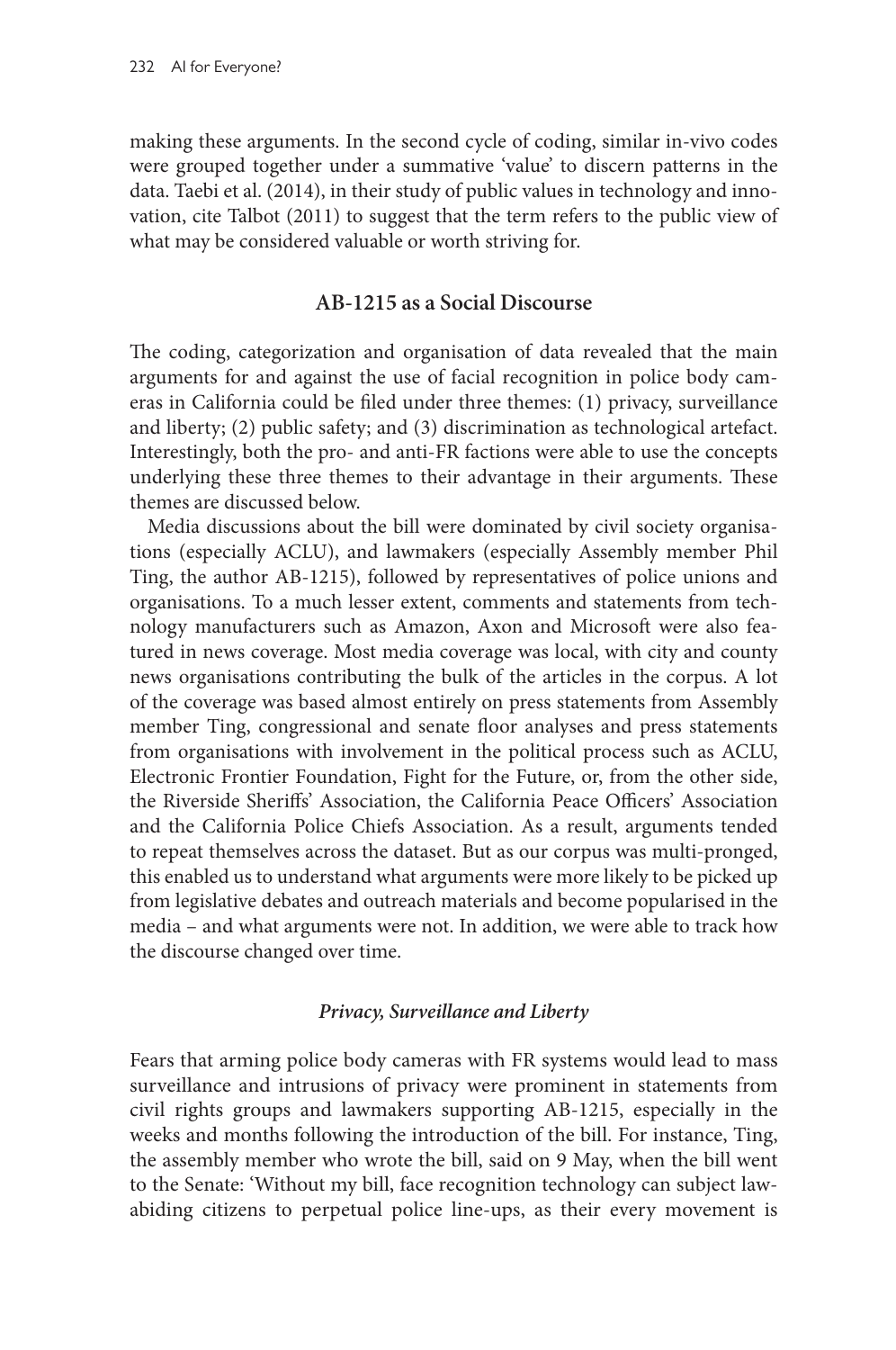tracked without consent. Its use, if left unchecked, undermines public trust in government institutions and unduly intrudes on one's constitutional right to privacy' (Office of Assembly member Ting, 2019a). Similarly, ACLU representatives repeatedly brought up the 'invasive' nature of FR. Matt Cagle, an attorney for ACLU of Northern California, said, 'AB-1215 helps ensure Californians don't become test subjects for an invasive and dangerous tracking technology that undermines our most fundamental civil liberties and human rights' (ACLU 2019a).

The idea that FR would violate not some arbitrary notion of privacy but the constitutionally ordained rights of American citizens was important in these claims. The Fourth Amendment to the US Constitution protects citizens from unreasonable search and seizures. In effect, this allows citizens to be present in public without having to show any form of identification to authorities (Body Camera Accountability Act: Hearing 2019a). This protection would vanish with the widespread adoption and use of FR by law enforcement to scan civilians on the street. As described in the text of AB-1215, this is the 'functional equivalent of requiring every person to show a personal photo identification card at all times in violation of recognized constitutional rights'. (Body Camera Accountability Act: Hearing 2019a, 3).

In addition, critics warned of the technology's potential to 'chill' free speech in public spaces. The case of China was brought up as an example, such as in this news report:

If there is one cautionary tale that surfaces in discussions of this technology, it is the case of China's policing through an array of cameras equipped with facial recognition software of the Uighurs, a largely Muslim minority in the western part of the country. (della Cava, 2019)

Pushback against these arguments was divided. Some proponents of FR in law enforcement, such as Ron Lawrence of the California Police Chiefs Association, asserted that privacy would be respected and technology won't be misused. 'Let me be clear, law enforcement respects and understands the importance of protecting a person's right to privacy', he said. 'We believe a person's privacy should not be violated unless that person is a threat to themselves or to others. We stand by this and will continue to do so in the future' (Lawrence 2019). But others, such as the Riverside Sheriffs' Association in its official opposing argument on the legislative floor, argued that citizens *did not* have a reasonable expectation of privacy in public. They also questioned why 'civil libertarians' were only concerned about privacy now and did not speak up for the privacy of law enforcement officers when an earlier law mandated the public disclosure of body camera video (Body Camera Accountability Act: Hearing 2019b).

The contradictory claims of FR proponents serve to justify the fears of FR's critics. Even if one takes the assurances of officers such as Lawrence at face value, there would be others in law enforcement who simply do not respect or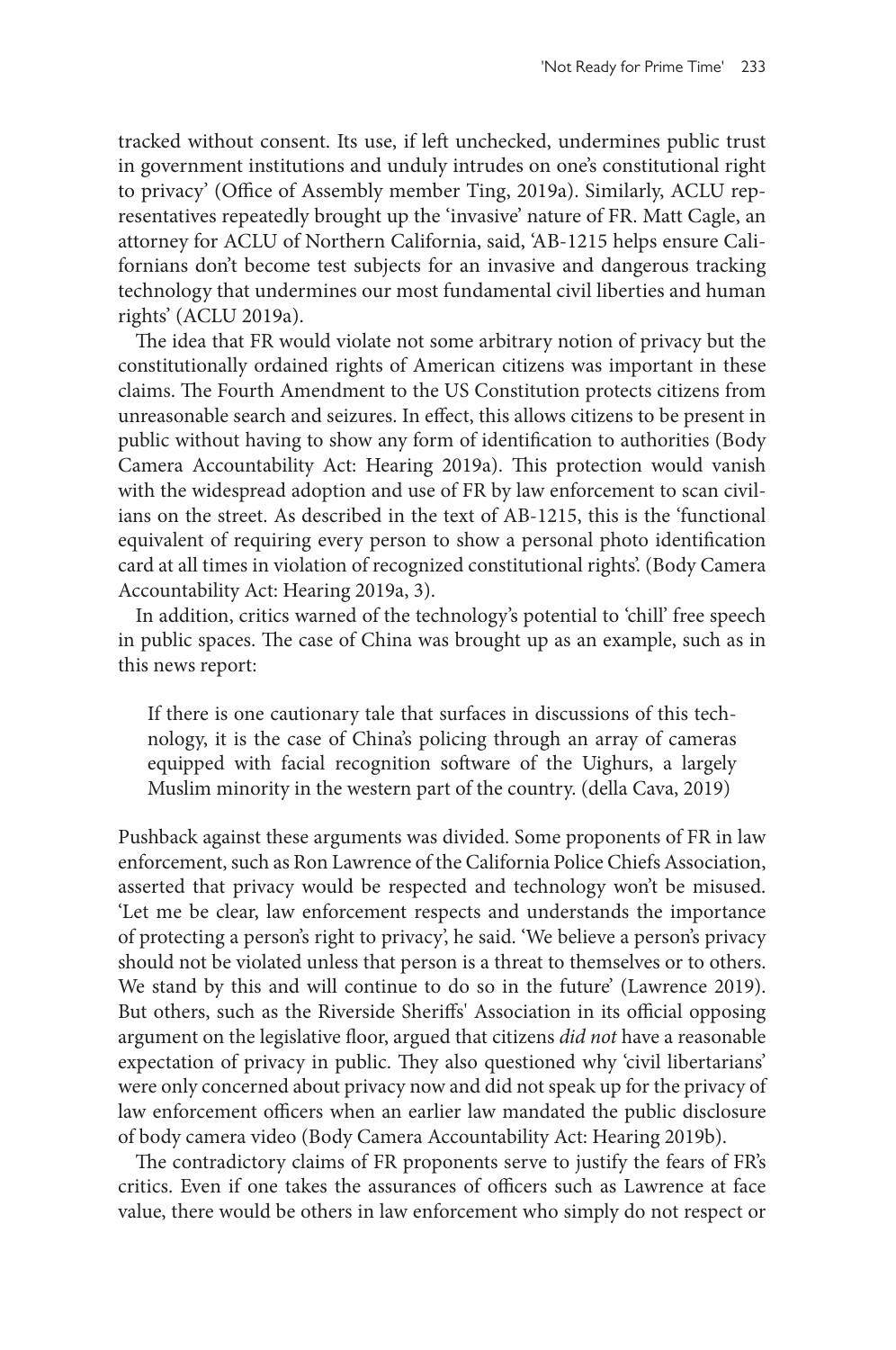recognise people's privacy – nor the basic rights guaranteed to them in the law they are claiming to enforce.

# *Public Safety*

The most common argument proffered by proponents of FR in policing was that it would improve public safety. To do so, they cited the 'success' of FR in other states and countries. Two frequently quoted examples included: the reported use of FR to capture the perpetrator of the *Capital Gazette* shooting in Maryland in 2018 (della Cava 2019); and a supposed 60% reduction in carjackings in Detroit after the installation of a citywide FR system (Lawrence 2019).

In addition, law enforcement groups such as the Riverside Sheriffs' Association frequently brought up California's plans to host mega events – including the annual Coachella Arts and Music Festival and the 2028 Summer Olympics – and the need to ensure public safety at these events. A ban on FR, they claimed, would signal the state's inability to protect participants and visitors and could potentially mean the events would move elsewhere. This argument, first made in official comments to the legislature in opposition of AB-1215 (Body Camera Accountability Act: Hearing 2019b, 10), was picked up and amplified by media coverage.

But critics of FR turned the argument on its head. They claimed that the technology would undermine rather than improve public safety – especially for minorities. If law enforcement officers were to police these communities while wearing FR-enhanced body cameras, members of the public would likely hesitate to interact with officers, even as victims or witnesses of crimes, for fear of having their faces caught on camera and stored in a database in perpetuity. This would make the job of law enforcement more difficult and also put these communities in greater danger (Body Camera Accountability Act 2019a). They also argued that public safety can be undermined by law enforcement officers suspecting or arresting innocent civilians.

## *Discrimination as Technological Artefact*

Indeed, the disproportionately negative impact of FR on marginalised communities – minorities and immigrants – was a theme that surfaced in many different ways. Lawmakers and civil rights groups made this a key part of their argument against FR from the outset. In his 9 May statement when the bill went to the Senate, for instance, Ting noted that 'AB-1215 is an important civil rights measure that will prevent exploitation of vulnerable communities' (Office of Assembly member Ting 2019a).

Albert Fox Cahn, who founded The Surveillance Technology Oversight Project at the New York-based Urban Justice Center, wrote in a commentary,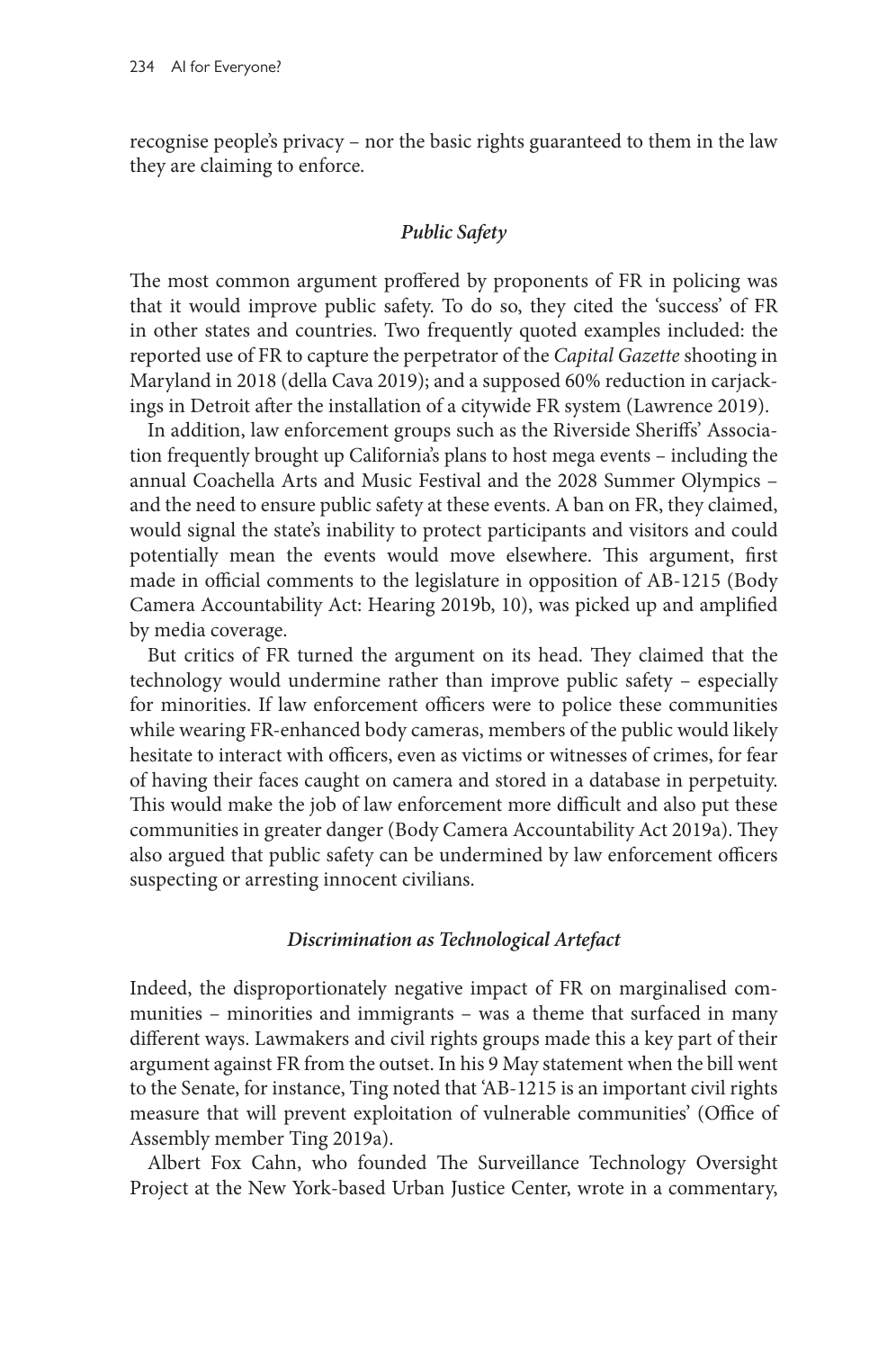'There's something unbearable about thinking that our country's largest investment ever in police accountability' – referring to body cameras – 'would be turned into a weapon against the very communities of colour that it was supposed to protect' (Cahn, 2019). Similarly, the Electronic Frontier Foundation noted that FR 'exacerbates historical biases born of, and contributing to, overpolicing in Black and Latinx neighbourhoods' (EFF 2019).

Curiously, a few months into the bill's passage, there was an important shift in this argument. Social discrimination moved from being a consequence of 'historical biases' to being a function of the inaccuracy of the FR technology itself. The shift was especially evident after Rekognition failed the ACLU's test on 13 August 2019, during which it misidentified 26 California lawmakers as criminals – many of them, including Ting, being people of colour. This technological failure quickly became central to Ting's statements against FR and justification for AB-1215. As he said after the experiment: 'This experiment reinforces the fact that facial recognition software is not ready for prime time – let alone for use in body cameras worn by law enforcement' (ACLU Northern California 2019).

To be sure, FR's inaccuracy when it came to identifying people of colour, had been known for long. ACLU had run a similar test a year earlier, with similar results. However, as the new experiment, and Ting's mobilisation of its results to back his push for the bill, began to dominate the news, the discourse about social discrimination shifted subtly yet recognisably. Journalists increasingly began to associate FR's potential for exacerbating marginalisation to what Ting called its 'dangerous inaccuracies' as a technological artefact (Office of Assembly member Ting 2019b).

Ironically, scientific support for the arguments of FR's detractors soon became the bill's undoing – at least in terms of what it was initially intended to be. Amazon disputed the findings of the experiment, claiming the researchers purposefully used a lower confidence threshold than recommended (they used the default settings in the Rekognition software) (Gardiner 2019a). The Information Technology and Innovation Foundation argued FR was, in fact, more accurate than human recognition and so was an improvement to existing techniques in terms of accuracy (Information Technology and Innovation Foundation 2019). Even those who acknowledged that the ACLU experiment revealed a significant problem added that the problem, being technological, could – and eventually would – be resolved. Both Axon, one of the largest manufacturers of body cameras in the US, and Microsoft, which has its own FR software, agreed that FR had an accuracy and fairness problem – in its *current* state. As an Axon report said, 'At the least, face recognition technology should not be deployed until the technology performs with far greater accuracy and performs equally well across races, ethnicities, genders and other identity groups' (Sumagaysay 2019). The idea that the main problem with FR was a technological flaw that needed to be and *could be* fixed given time became dominant.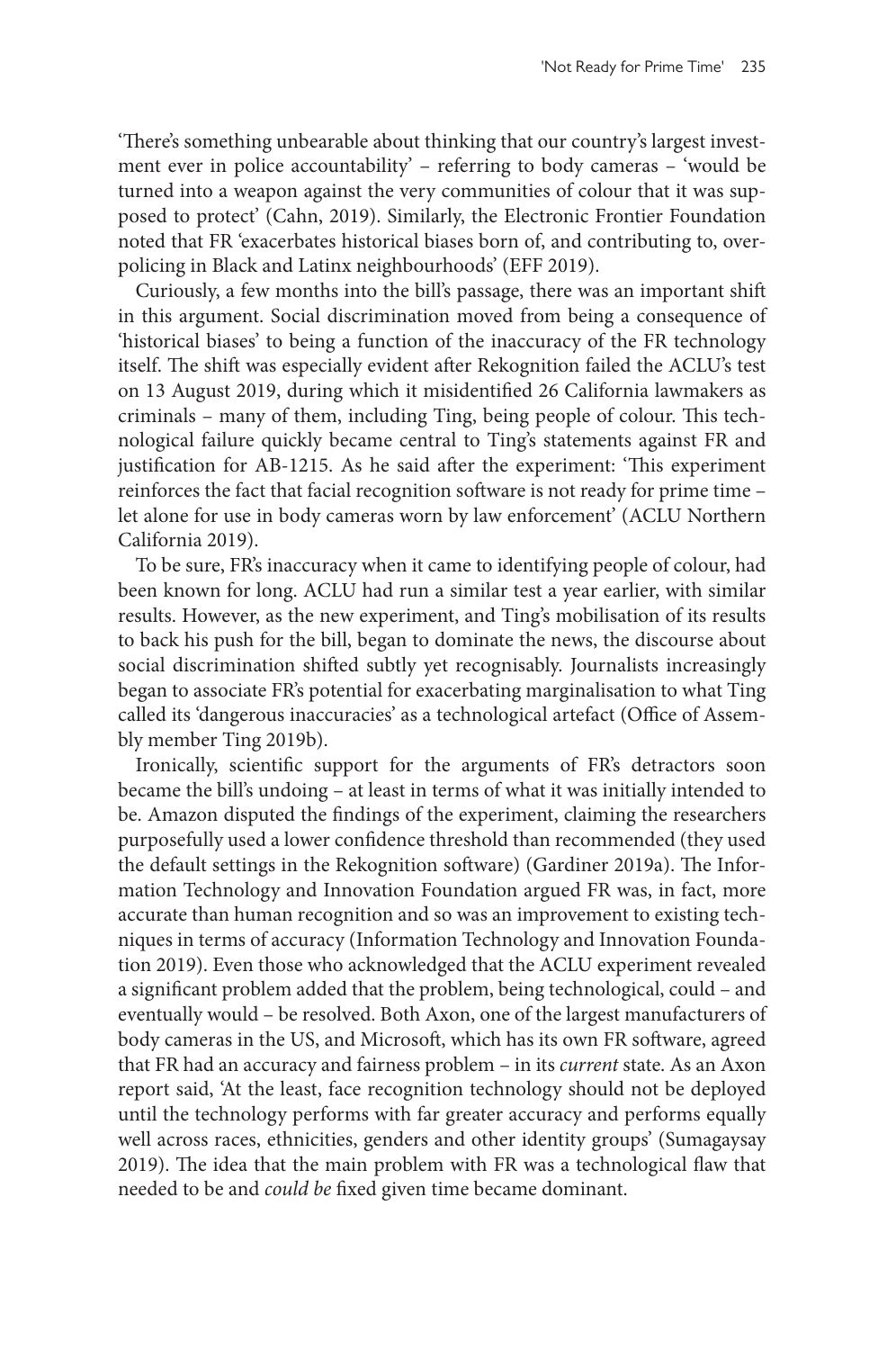**February 21, 2019** AB-1215 spot bill introduced in Assembly



**Figure 13.1:** A Brief History of AB-1215.

This discursive shift came as a shot in the arm for FR proponents on the assembly floor, such as the Riverside Sheriffs' Association. They had already been arguing that, as a world leader in technology development, California was not the kind of state that would ban a technology simply because it wasn't perfect. 'Could any of us imagine a statutory ban on Microsoft Office or Apple's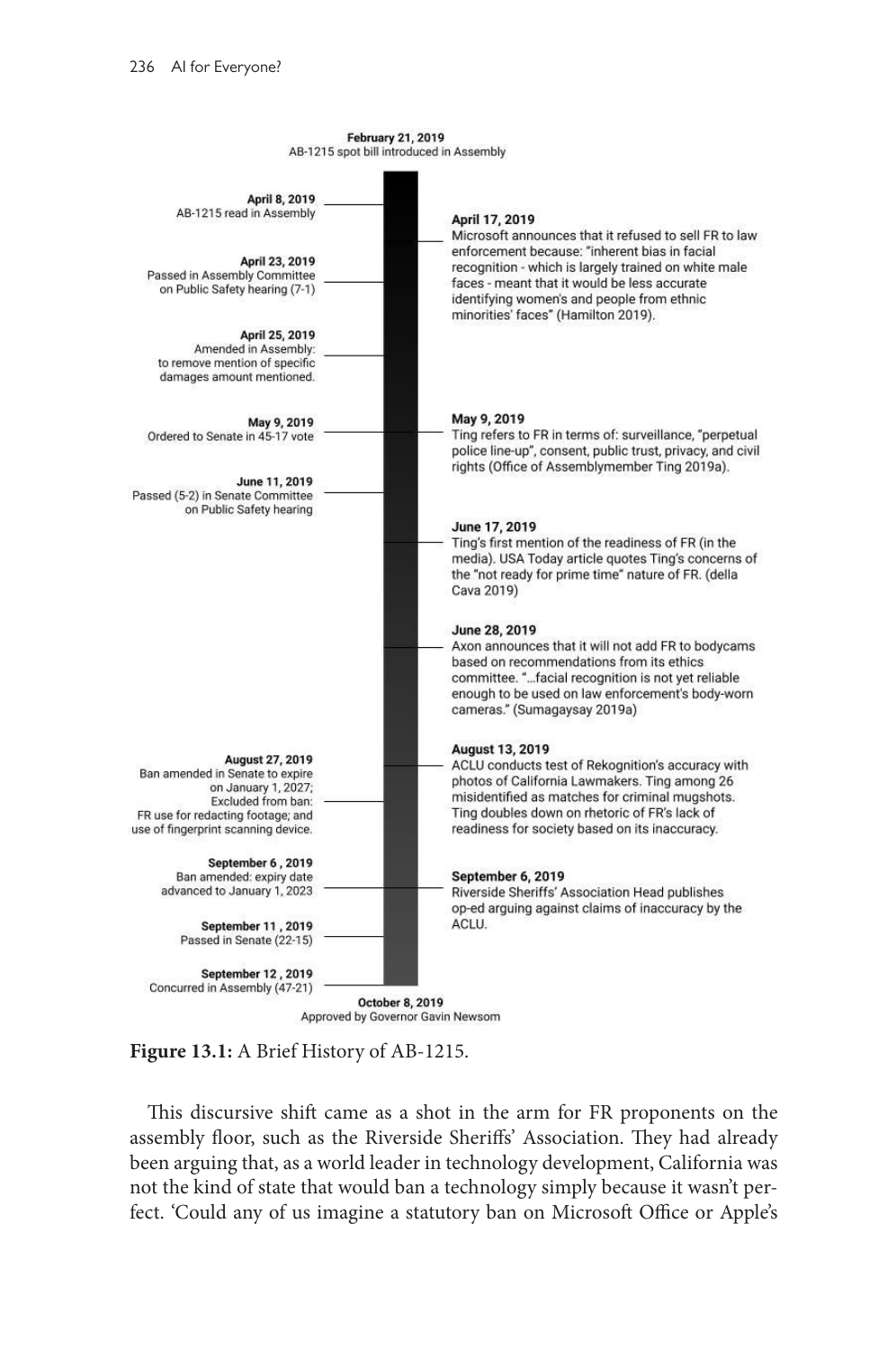iOS until the software was able to be certified as 100% flawless?' they had asked in their official comments to the legislature in June (Body Camera Accountability Act: Hearing 2019b, 10).

Two weeks after the 13 August experiment, the bill was amended to include a sunset clause (see Figure 13.1). The indefinite ban on FR was now set to expire after seven years. On 6 September, the expiry was further reduced to three years. Days after these amendments, the bill was passed in both houses – and signed by Governor Newsom a month later.

## **Conclusion: Why Biopolitics Matters**

Our study has examined AB-1215 as a social discourse, adopting a *law and society* approach that views legislations as socially negotiated and focuses, among other things, on the 'construction of meanings' of the law and how it influences the legal/regulatory process (Ewick and Silbey 1998). Our analysis leads us to two broad conclusions to guide future social research and social action vis-à-vis FR and algorithmic governance in general. Firstly, the discourse comprised both 'particular' and 'universal' features – arguments and claims that were rooted in the political and cultural contexts in which they were made but also drew on ideas and concepts that transcended those contexts. For instance, the concern with FR systems infringing upon citizens' privacy is universal, but in this discourse, this concern was hybridised with guarantees of personal freedom that were specific to the US constitution. Meanwhile, FR's proponents, while echoing universalist claims about enhancing public safety with the aid of technology, also mobilised California's identity as a forward-looking and technology-friendly state – home to the Silicon Valley – to delegitimise calls for banning FR from law enforcement. A *hybrid* analytical lens that is sensitive to both universal and particular characteristics of FR as a social discourse is therefore vital for producing a nuanced picture.

Secondly, while FR's negative externalities – or the harms to 'third parties' it can cause (Petit 2017) – were initially perceived as *systemic*, they later came to be constructed in more *discrete* terms, albeit with certain systemic elements. Specifically, social discrimination – which FR was expected to reinforce – was discussed in terms of 'historical biases' at first but eventually became a function of machine learning-related inaccuracies of the technology itself. Crucially, this shift also implied that the harms it caused would be individualised and random, rather than affecting large sections of the populace in a predictable manner. The extent of the harm was still deemed unsustainable – wrongly identified individuals could end up being in prison or worse – and thus regulation was still warranted. But because the shortcoming was now perceived as technological, the need for regulation was supposed to be temporary: technology would, after all, improve – as technology is always expected to – and inaccuracies would reduce and eventually go away.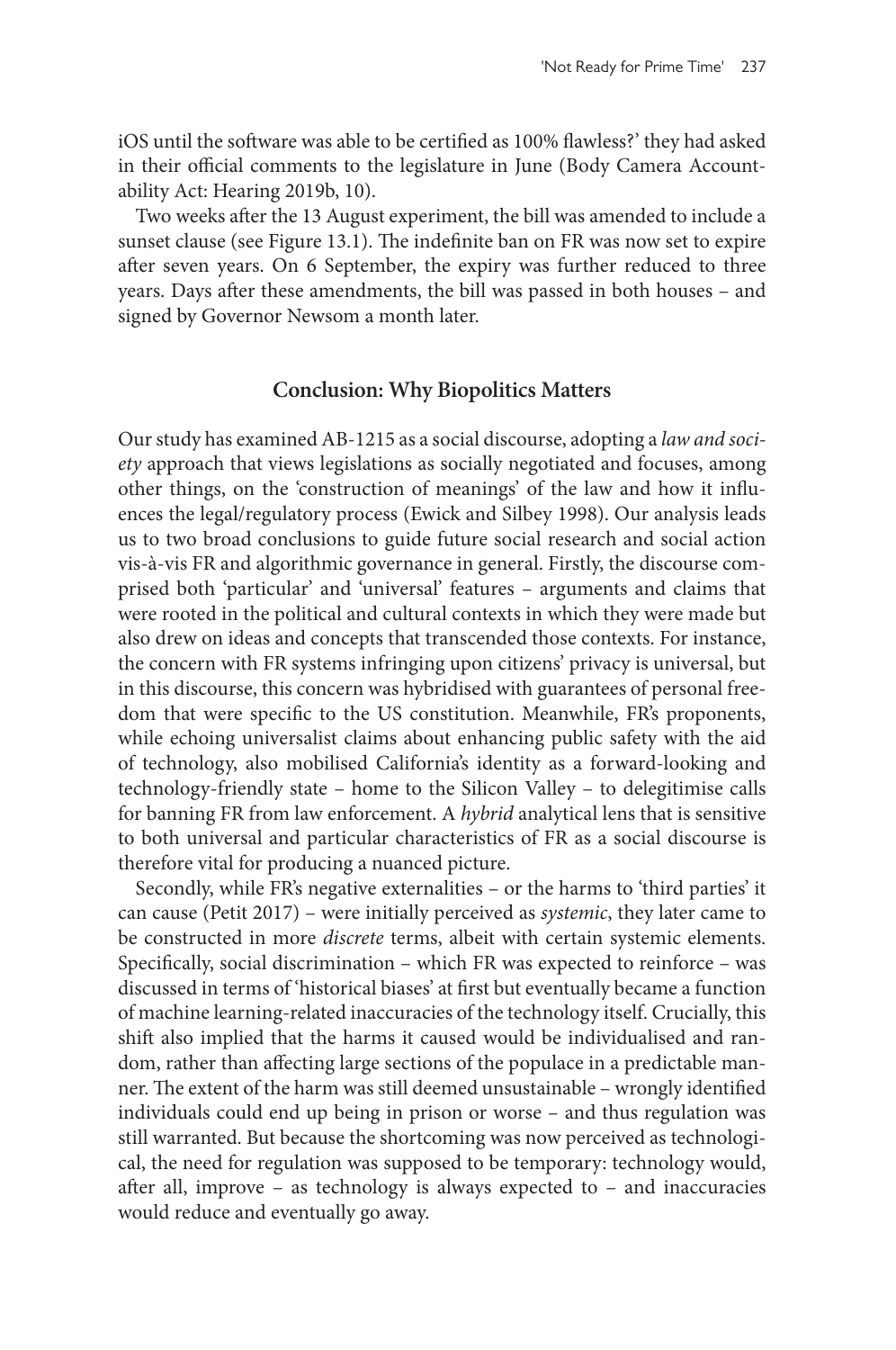In theoretical terms, we witnessed the discourse transforming from *biopolitical* to technological determinist – foregrounding technology as the cause underlying social phenomena, good or bad, and de-emphasising concerns about institutionalised racism and mass surveillance (see also, Gangadharan and Niklas 2019). Ironically, this shift was precipitated by a well-intentioned scientific experiment carried out by a civil rights group. It is possible the ACLU experiment helped the bill get past the assembly floor by making the harms FR can cause appear more concrete and measurable. However, it simultaneously reduced the concerns with FR to the level of the technology itself – an example of what Selbst et al. (2019) have called a failure of abstraction. The social discourse lost its biopolitical magnitude – and so did the bill.

Shahin (2019) has drawn attention to the theoretical significance of 'critical junctures' – emergent conditions in which a social discourse takes on a new direction without the principal stakeholders intending it to – in shaping regulations about technology. The ACLU experiment in August 2019 was such a critical juncture in the discourse about AB-1215. Even though ACLU's own position on why FR had no place in law enforcement did not shift after the experiment – its press releases, for instance, retained their focus on systemic issues – both Assembly member Ting and the media latched on to Rekognition's manifest failure as a piece of technology. This quickly undermined the original intent of the bill. To be sure, other factors may have also played a role in the willingness shown by Ting and other supporters of the bill to accept a sunset clause – twice – and change the character of the bill from a permanent ban on the use of FR in police body cameras to a three-year moratorium. But the noticeable change in the social discourse following the experiment, coinciding with changes in the bill itself, does indicate that the experiment weakened the bill even as it became instrumental for its passage.

Our analysis is significant not only for future research on FR but also for future efforts to check algorithmic governance, legislative or otherwise, in the US and around the world. Firstly, it underlines the significance of a biopolitical approach to understanding – and resisting – algorithmic governance. That does not mean technological flaws are not important to point out. But those flaws are themselves the consequence rather than the cause of institutionalised racism: they don't produce but serve to *re*-produce discrimination and marginalisation.

Research and resistance therefore need to press forward with an agenda in which FR and other forms of artificial intelligence are viewed as sociotechnical artefacts interpellated in relations of power – produced by them even as they serve to reproduce those relations. Moreover, a technologically determinist outlook, where activists focus only on the machine, its algorithms, input and output, and not as much on the social contexts of its design and use, is not only a failure of abstraction (Selbst et al. 2019) – it is also a failure of strategy. Blaming the technology alone might appear attractive in the short-term but, as our analysis indicates, it does not aid the long-term goal of regulating algorithmic governance as a means of achieving social justice.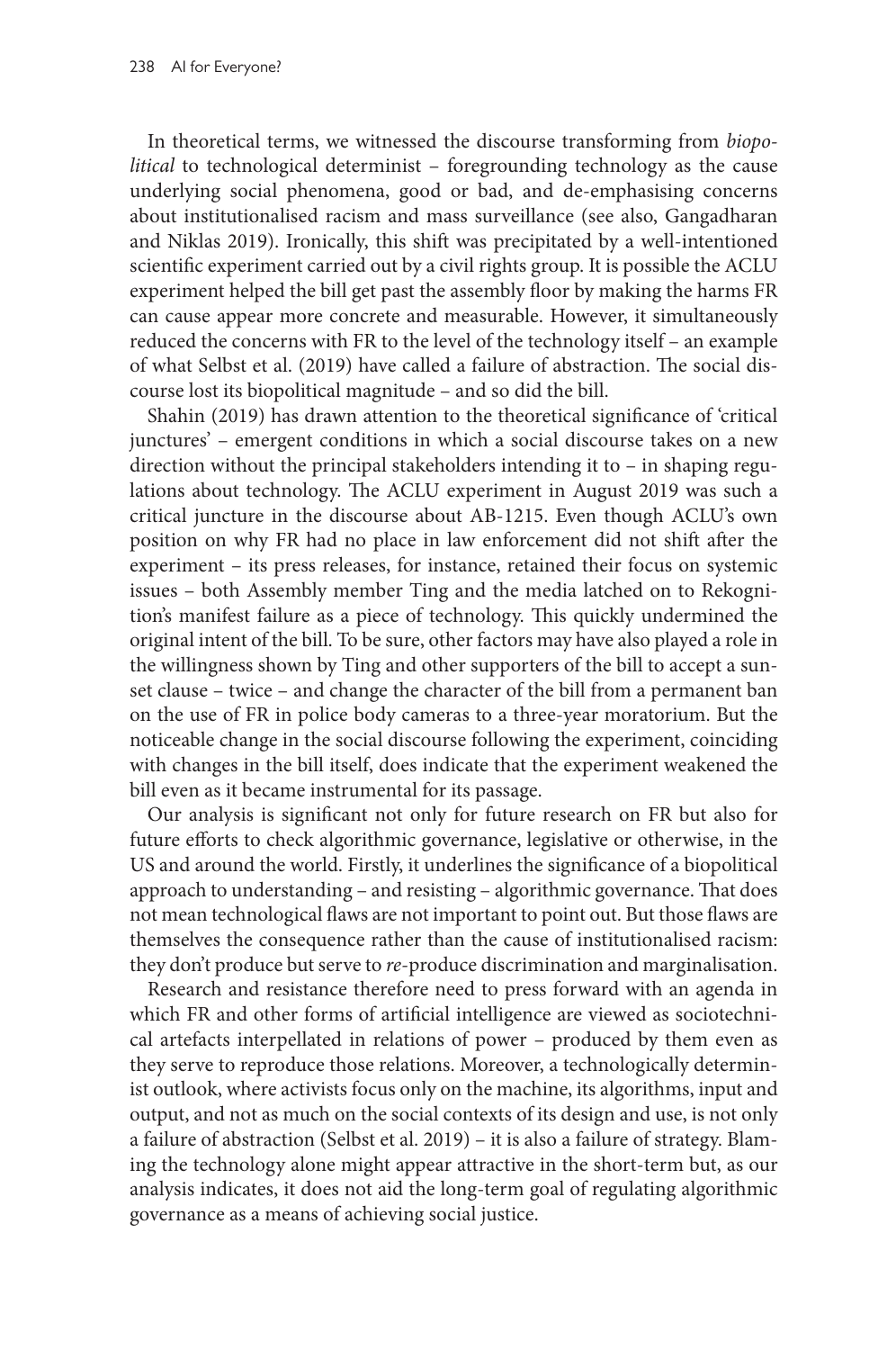Secondly, these relations of power increasingly have both universal and particular – or global and local – dimensions. Being sensitive to such hybridity is important for research on and resistance to algorithmic governance in countries like the US, as our analysis indicates, but even more so in the Global South. That is partly because sociotechnical artefacts such as FR are constructed in North America and Western Europe, along with certain norms and practices of governance, and are often then 'localized' (Zaugg 2019) in the Global South amidst different forms of social hierarchy.

Understanding these hybridised dynamics opens new avenues for research and resistance aimed at exposing and destabilising such hierarchies. For instance, how are algorithms trained to discriminate against people of colour implicated in the biopolitics of societies where the entire population is 'of colour'? If algorithms for governance are coded and trained from scratch rather than copied and pasted, what kinds of power and norms of control do they reflect and reproduce? Comparative research across countries, and empirical research focusing on specific countries and contexts of design and use of these technologies are important. As new legal instruments are developed to regulate this technology, collaborations between legal scholars and scholars of social science are key in understanding how we can negotiate these technologies as a society.

In conclusion, we emphasise the main argument of our study. Scholars and activists have long been aware of the role of algorithms and artificial intelligence in marginalising minorities and immigrants and reinforcing relations of power (boyd and Crawford 2012; Eubanks 2018). Biometric technologies, such as FR, are particularly insidious examples as they can act at the level of both the 'body' and the 'body politic'. They reduce human beings into data points that may be stored, manipulated and controlled en masse (Browne 2010; Hood 2020). At the same time, they enable forms of domination that are *systemic* in nature: they have a long history and they are institutionalised in a variety of social practices. Indeed, algorithms themselves represent one such social practice. The prejudices they exhibit are a consequence of the systemic bias they are produced by – even as the algorithms help re-enact and reproduce that bias. Research on and resistance to algorithmic governance should, therefore, avoid the trap of technological determinism and not lose sight of the systemic nature of their subject matter – the biopolitics of discrimination and domination.

## **References**

- ACLU. 2019a. California Senate Votes to Block Face Recognition on Police Body Cameras [PRESS RELEASE], 11 September 2019. [https://www](https://www.aclunc.org/news/california-senate-votes-block-face-recognition-police-body-cameras) [.aclunc.org/news/california-senate-votes-block-face-recognition-police](https://www.aclunc.org/news/california-senate-votes-block-face-recognition-police-body-cameras) [-body-cameras.](https://www.aclunc.org/news/california-senate-votes-block-face-recognition-police-body-cameras)
- ACLU. 2019b. California Governor Signs Landmark Bill Halting Facial Recognition on Police Body Cams [PRESS RELEASE], 8 October 2019. [https://](https://www.aclunc.org/news/california-governor-signs-landmark-bill-halting-facial-recognition-police-body-cams)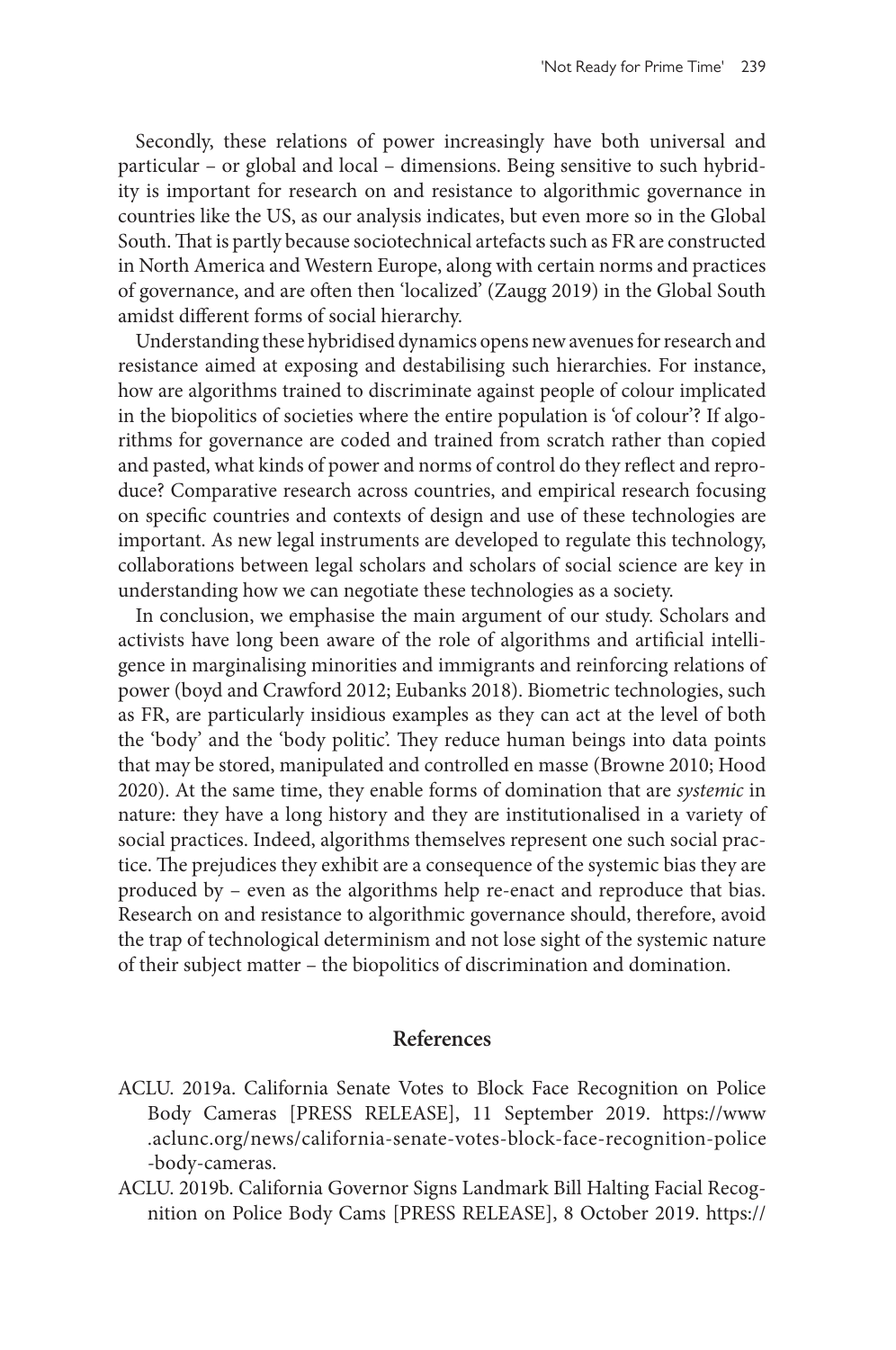[www.aclunc.org/news/california-governor-signs-landmark-bill-halting](https://www.aclunc.org/news/california-governor-signs-landmark-bill-halting-facial-recognition-police-body-cams) [-facial-recognition-police-body-cams](https://www.aclunc.org/news/california-governor-signs-landmark-bill-halting-facial-recognition-police-body-cams).

- ACLU Northern California. 2019. Facial Recognition Technology Falsely Identifies 26 California Legislators with Mugshots [PRESS RELEASE], 13 August 2019. [https://www.aclunc.org/news/facial-recognition-technology](https://www.aclunc.org/news/facial-recognition-technology-falsely-identifies-26-california-legislators-mugshots) [-falsely-identifies-26-california-legislators-mugshots.](https://www.aclunc.org/news/facial-recognition-technology-falsely-identifies-26-california-legislators-mugshots)
- Anderson, B. 2019. California Considers Plan to Ban Facial Recognition Technology. *The Fresno Bee*. 16 May 2019. [https://www.fresnobee.com/news](https://www.fresnobee.com/news/california/article230437789.html) [/california/article230437789.html.](https://www.fresnobee.com/news/california/article230437789.html)
- Andrejevic, M. 2019. Automating Surveillance. *Surveillance & Society* 17 (1/2):  $7 - 13$ .
- Barbrook, R. and Cameron, A. 1996. The Californian Ideology. *Science as Culture* 6 (1): 44–72. DOI: <https://doi.org/10.1080/09505439609526455>.
- Barik, S. 2020. Microsoft Will Not Sell Facial Recognition Tech to Police in the US without Federal Law. *Medianama*, 12 June 2020. [https://www.medi](https://www.medianama.com/2020/06/223-microsoft-facial-recognition) [anama.com/2020/06/223-microsoft-facial-recognition](https://www.medianama.com/2020/06/223-microsoft-facial-recognition)
- Bedoya, A.M. 2019. The Color of Surveillance. *Slate*. 18 January. [https://slate](https://slate.com/technology/2016/01/what-the-fbis-surveillance-of-martin-luther-king-says-about-modern-spying.html) [.com/technology/2016/01/what-the-fbis-surveillance-of-martin-luther](https://slate.com/technology/2016/01/what-the-fbis-surveillance-of-martin-luther-king-says-about-modern-spying.html) [-king-says-about-modern-spying.html](https://slate.com/technology/2016/01/what-the-fbis-surveillance-of-martin-luther-king-says-about-modern-spying.html).
- Benjamin, R. 2016. Catching Our Breath: Critical Race STS and the Carceral Imagination. *Engaging Science, Technology, and Society* 2: 145–156.
- *Body Camera Accountability Act*, A.B. 1215. 2019a. Amended in Assembly. 8 April 2019.
- *Body Camera Accountability Act*, A.B. 1215. 2019b. Amended in Assembly. 25 April 2019.
- *Body Camera Accountability Act*, A.B. 1215. 2019c. Amended in Senate. 27 August 2019.
- *Body Camera Accountability Act*, A.B. 1215. 2019d. Amended in Senate. 6 September 2019.
- *Body Camera Accountability Act*, A.B. 1215. 2019e. Enrolled, 8 October 2019.
- *Body Camera Accountability Act: Hearing on A.B. 1215 Before the Sen. Comm. on Public Safety*. 2019a. (statement of the American Civil Liberties Union). [http://leginfo.legislature.ca.gov/faces/billAnalysisClient.xhtml?bill\\_id](http://leginfo.legislature.ca.gov/faces/billAnalysisClient.xhtml?bill_id=201920200AB1215) [=201920200AB1215](http://leginfo.legislature.ca.gov/faces/billAnalysisClient.xhtml?bill_id=201920200AB1215)
- *Body Camera Accountability Act: Hearing on A.B. 1215 Before the Sen. Comm. on Public Safety*. 2019b. (statement of the Riverside Sherriffs Association). [http://leginfo.legislature.ca.gov/faces/billAnalysisClient.xhtml?bill\\_id](http://leginfo.legislature.ca.gov/faces/billAnalysisClient.xhtml?bill_id=201920200AB1215) [=201920200AB1215](http://leginfo.legislature.ca.gov/faces/billAnalysisClient.xhtml?bill_id=201920200AB1215)
- boyd, d. and Crawford, K. 2012. Critical Questions for Big Data: Provocations for a Cultural, Technological, and Scholarly Phenomenon. *Information, Communication & Society* 15 (5): 662–679.
- Browne, S. 2010. Digital Epidermalization: Race, Identity and Biometrics. *Critical Sociology* 36 (1): 131–150.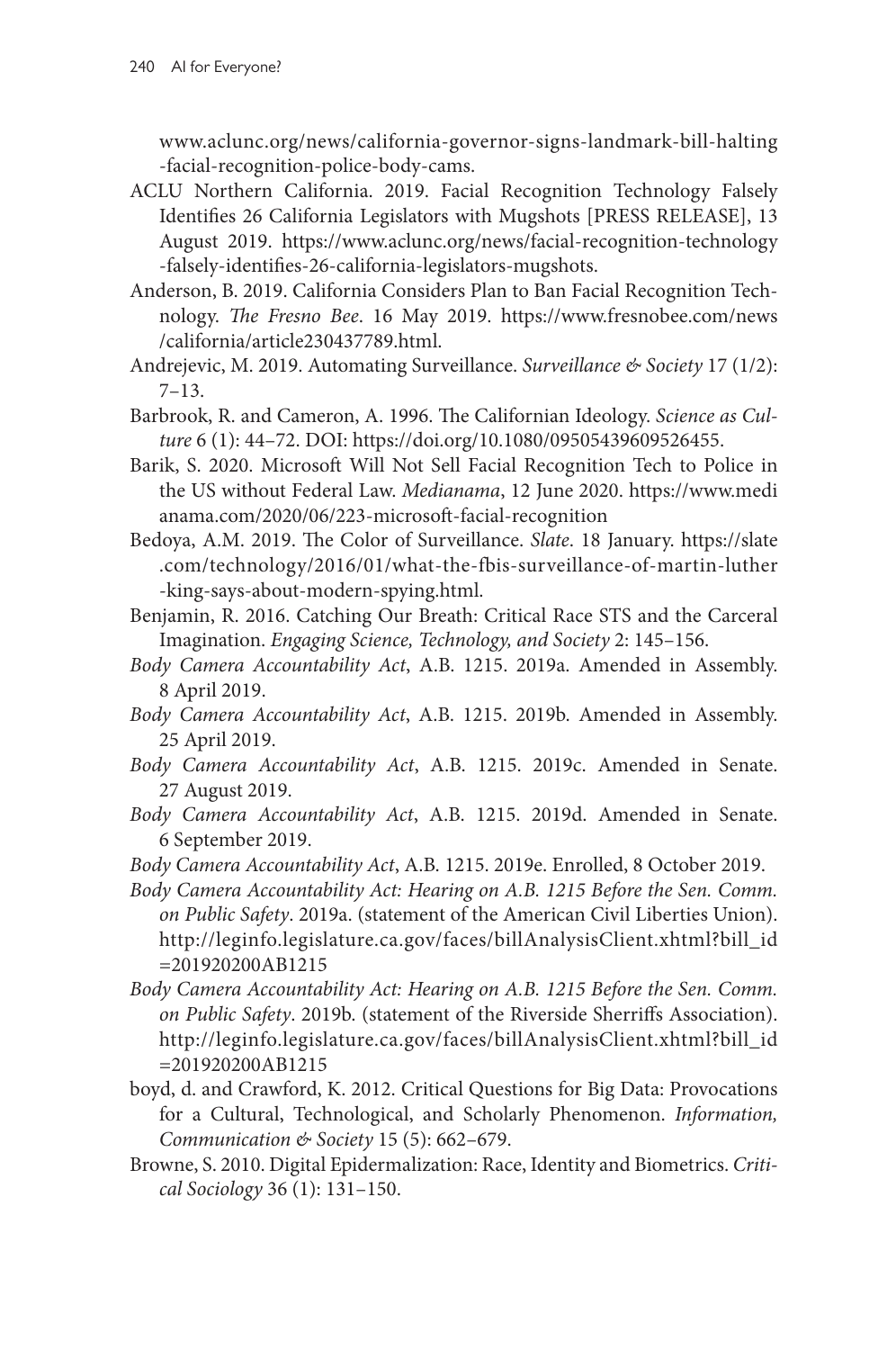- Buolamwini, J. and Gebru, T. 2018. Gender Shades: Intersectional Accuracy Disparities in Commercial Gender Classification. In: *Conference on Fairness, Accountability and Transparency*, 77–91.
- Cagle, M. 2020. California Just Blocked Police Body Cam Use of Face Recognition. *ACLU Free Future* (blog). 11 October 2020. [https://www.aclu.org/blog](https://www.aclu.org/blog/privacy-technology/surveillance-technologies/california-just-blocked-police-body-cam-use-face) [/privacy-technology/surveillance-technologies/california-just-blocked](https://www.aclu.org/blog/privacy-technology/surveillance-technologies/california-just-blocked-police-body-cam-use-face) [-police-body-cam-use-face.](https://www.aclu.org/blog/privacy-technology/surveillance-technologies/california-just-blocked-police-body-cam-use-face)
- Cahn, A.F. 2019. Facial Recognition Tech Is a Blatant Misuse of Police Bodycams. *The Daily Beast*. 17 October 2019. [https://www.thedailybeast.com](https://www.thedailybeast.com/facial-recognition-tech-is-a-blatant-misuse-of-police-bodycams) [/facial-recognition-tech-is-a-blatant-misuse-of-police-bodycams.](https://www.thedailybeast.com/facial-recognition-tech-is-a-blatant-misuse-of-police-bodycams)
- Cameron, D. 2020. Detroit Police Chief Admits Face Recognition Doesn't Work '95–97% of the Time'. *Gizmodo*, 29 June 2020. [https://gizmodo.com/detroit](https://gizmodo.com/detroit-police-chief-admits-face-recognition-doesnt-wor-1844209113) [-police-chief-admits-face-recognition-doesnt-wor-1844209113.](https://gizmodo.com/detroit-police-chief-admits-face-recognition-doesnt-wor-1844209113)
- Chabria, A. 2019. Facial Recognition Software Mistook 1 in 5 California Lawmakers for Criminals, Says ACLU. *Los Angeles Times*, 13 August 2019. [https://www.latimes.com/california/story/2019-08-12/facial-recognition](https://www.latimes.com/california/story/2019-08-12/facial-recognition-software-mistook-1-in-5-california-lawmakers-for-criminals-says-aclu) [-software-mistook-1-in-5-california-lawmakers-for-criminals-says](https://www.latimes.com/california/story/2019-08-12/facial-recognition-software-mistook-1-in-5-california-lawmakers-for-criminals-says-aclu) [-aclu.](https://www.latimes.com/california/story/2019-08-12/facial-recognition-software-mistook-1-in-5-california-lawmakers-for-criminals-says-aclu)
- Chappell, B. 2019. ICE Uses Facial Recognition to Sift State Driver's License Records, Researchers Say. *NPR*, 8 July 2019. [https://www.npr.org/2019](https://www.npr.org/2019/07/08/739491857/ice-uses-facial-recognition-to-sift-state-drivers-license-records-researchers-sa) [/07/08/739491857/ice-uses-facial-recognition-to-sift-state-drivers-license](https://www.npr.org/2019/07/08/739491857/ice-uses-facial-recognition-to-sift-state-drivers-license-records-researchers-sa) [-records-researchers-sa](https://www.npr.org/2019/07/08/739491857/ice-uses-facial-recognition-to-sift-state-drivers-license-records-researchers-sa).
- Charmaz, K. 2006. *Constructing Grounded Theory: A Practical Guide through Qualitative Analysis*. Thousand Oaks, CA: Sage.
- Cohen, J.E. 2012. What Privacy Is For. *Harv. L. Rev*. 126: 1904.
- Colaner, S. 2020. Detroit's Fight over Policing and Facial Recognition Is a Microcosm of the Nation. *VentureBeat*, 25 June 2020. [https://venturebeat](https://venturebeat.com/2020/06/25/detroits-fight-over-policing-and-facial-recognition-is-a-microcosm-of-the-nation) [.com/2020/06/25/detroits-fight-over-policing-and-facial-recognition-is-a](https://venturebeat.com/2020/06/25/detroits-fight-over-policing-and-facial-recognition-is-a-microcosm-of-the-nation) [-microcosm-of-the-nation](https://venturebeat.com/2020/06/25/detroits-fight-over-policing-and-facial-recognition-is-a-microcosm-of-the-nation)
- della Cava, M. 2019. Face-Recognition Technology Has Heads Spinning in Calif. *USA Today*, 17 June 2019. [https://www.pressreader.com/usa/usa](https://www.pressreader.com/usa/usa-today-us-edition/20190617/281500752769807) [-today-us-edition/20190617/281500752769807](https://www.pressreader.com/usa/usa-today-us-edition/20190617/281500752769807)
- Demush, R. 2019. A Brief History of Computer Vision (and Convolutional Neural Networks). *HackerNoon*, 26 February 2019. [https://hackernoon.com](https://hackernoon.com/a-brief-history-of-computer-vision-and-convolutional-neural-networks-8fe8aacc79f3) [/a-brief-history-of-computer-vision-and-convolutional-neural-networks](https://hackernoon.com/a-brief-history-of-computer-vision-and-convolutional-neural-networks-8fe8aacc79f3) [-8fe8aacc79f3.](https://hackernoon.com/a-brief-history-of-computer-vision-and-convolutional-neural-networks-8fe8aacc79f3)
- Devereaux, R. 2019. Secret Terrorism Watchlist Found Unconstitutional in Historic Decision. *The Intercept*, 6 September 2019. [https://theintercept](https://theintercept.com/2019/09/06/terrorism-watchlist-lawsuit-ruling) [.com/2019/09/06/terrorism-watchlist-lawsuit-ruling](https://theintercept.com/2019/09/06/terrorism-watchlist-lawsuit-ruling)
- EFF. 2019. Hearing Tuesday: EFF Will Voice Support for California Bill Reining in Law Enforcement Use of Facial Recognition [PRESS RELEASE], 10 June 2019. [https://www.eff.org/press/releases/hearing-tuesday-eff-will](https://www.eff.org/press/releases/hearing-tuesday-eff-will-voice-support-california-bill-reining-law-enforcement-use) [-voice-support-california-bill-reining-law-enforcement-use.](https://www.eff.org/press/releases/hearing-tuesday-eff-will-voice-support-california-bill-reining-law-enforcement-use)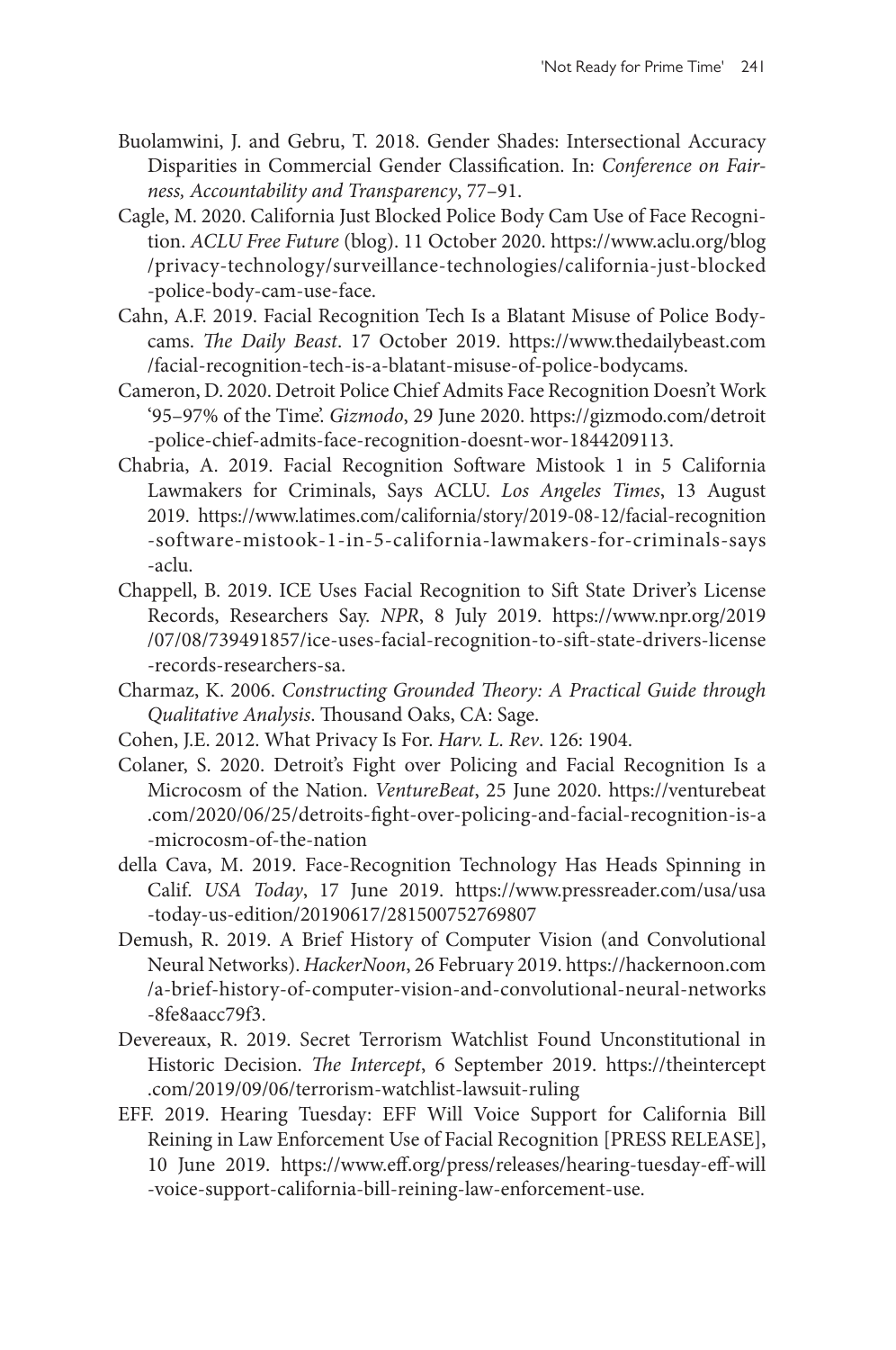- Eubanks, V. 2018. *Automating Inequality: How High-Tech Tools Profile, Police, and Punish the Poor*. New York: St. Martin's Press.
- Ewick, P. and Silbey, S.S. 1998. *The Common Place of Law: Stories from Everyday Life*. Chicago, IL: University of Chicago Press.
- Ferretti, C. 2020. Residents Urge City Council to Reject Proposed Facial Recognition Contract Extension. *The Detroit News*, 16 June 2020. [https://www](https://www.detroitnews.com/story/news/local/detroit-city/2020/06/16/residents-urge-city-council-reject-proposed-facial-recognition-contract/3197917001/) [.detroitnews.com/story/news/local/detroit-city/2020/06/16/residents-urge](https://www.detroitnews.com/story/news/local/detroit-city/2020/06/16/residents-urge-city-council-reject-proposed-facial-recognition-contract/3197917001/) [-city-council-reject-proposed-facial-recognition-contract/3197917001/](https://www.detroitnews.com/story/news/local/detroit-city/2020/06/16/residents-urge-city-council-reject-proposed-facial-recognition-contract/3197917001/).
- Foucault, M. 2003. *Society Must Be Defended: Lectures at the Collège de France 1975–1976*, trans. David Macey. New York: Picador, 242.
- Gandy Jr, O.H. 1993. *The Panoptic Sort: A Political Economy of Personal Information.* Critical Studies in Communication and in the Cultural Industries. Boulder, CO: Westview Press/ERIC.
- Gangadharan, S.P. and Niklas, J. 2019. Decentering Technology in Discourse on Discrimination. *Information, Communication & Society* 22 (7): 882–899.
- Gardiner, D. 2019a. Facial ID Misses Mark, Test by ACLU Reveals. *San Francisco Chronicle*, 13 August 2019. [https://www.sfchronicle.com/politics/article](https://www.sfchronicle.com/politics/article/Facial-recognition-misidentified-26-California-14301190.php) [/Facial-recognition-misidentified-26-California-14301190.php](https://www.sfchronicle.com/politics/article/Facial-recognition-misidentified-26-California-14301190.php).
- Gardiner, D. 2019b. Lawmakers OK Ban on Police Use of Facial Recognition. *San Francisco Chronicle*, 13 September 2019. [https://www.sfchronicle.com](https://www.sfchronicle.com/politics/article/California-lawmakers-vote-for-3-year-ban-on-14436245.php) [/politics/article/California-lawmakers-vote-for-3-year-ban-on-14436245](https://www.sfchronicle.com/politics/article/California-lawmakers-vote-for-3-year-ban-on-14436245.php) [.php](https://www.sfchronicle.com/politics/article/California-lawmakers-vote-for-3-year-ban-on-14436245.php).
- Gardiner, D. 2019c. California Blocks Police from Using Facial Recognition in Body Cameras. *San Francisco Chronicle*, 7 October 2019. [https://www](https://www.sfchronicle.com/politics/article/California-blocks-police-from-using-facial-14502547.php) [.sfchronicle.com/politics/article/California-blocks-police-from-using](https://www.sfchronicle.com/politics/article/California-blocks-police-from-using-facial-14502547.php) [-facial-14502547.php.](https://www.sfchronicle.com/politics/article/California-blocks-police-from-using-facial-14502547.php)
- Garvie, C., Bedoya, A. and Frankle, J. 2016. The Perpetual Line-Up. Unregulated Police Face Recognition in America. Georgetown Law Center on Privacy & Technology, October. [https://www.perpetuallineup.org.](https://www.perpetuallineup.org/)
- Gates, K.A. 2011. *Our Biometric Future: Facial Recognition Technology and the Culture of Surveillance*. Vol. 2. New York: New York University Press.
- Goldstein, A.J., Harmon, L.D. and Lesk, A.B. 1971. Identification of Human Faces. *Proceedings of the IEEE* 59 (5): 748–760. DOI: [https://doi.org/10.1109](https://doi.org/10.1109/PROC.1971.8254) [/PROC.1971.8254.](https://doi.org/10.1109/PROC.1971.8254)
- Gomez, J. and Rosenberg, L. 2019. In the Hands of Police, Facial Recognition Software Risks Violating Civil Liberties. *USA Today*, 18 October 2019. [https://www.usatoday.com/story/opinion/policing/2019/10/18/hands](https://www.usatoday.com/story/opinion/policing/2019/10/18/hands-police-facial-recognition-tech-violates-civil-liberties/3904469002) [-police-facial-recognition-tech-violates-civil-liberties/3904469002](https://www.usatoday.com/story/opinion/policing/2019/10/18/hands-police-facial-recognition-tech-violates-civil-liberties/3904469002)
- Greenwald, G., MacAskill, E. and Poitras, L. 2013. Edward Snowden: The Whistleblower behind the NSA Surveillance Revelations. *The Guardian*, 11 June 2013. [https://www.theguardian.com/world/2013/jun/09/edward](https://www.theguardian.com/world/2013/jun/09/edward-snowden-nsa-whistleblower-surveillance) [-snowden-nsa-whistleblower-surveillance](https://www.theguardian.com/world/2013/jun/09/edward-snowden-nsa-whistleblower-surveillance).
- Guariglia, M. 2019. Victory! California Governor Signs A.B. 1215. *Electronic Frontier Foundation* (blog). 9 October 2019. [https://www.eff.org/deeplinks](https://www.eff.org/deeplinks/2019/10/victory-california-governor-signs-ab-1215) [/2019/10/victory-california-governor-signs-ab-1215](https://www.eff.org/deeplinks/2019/10/victory-california-governor-signs-ab-1215).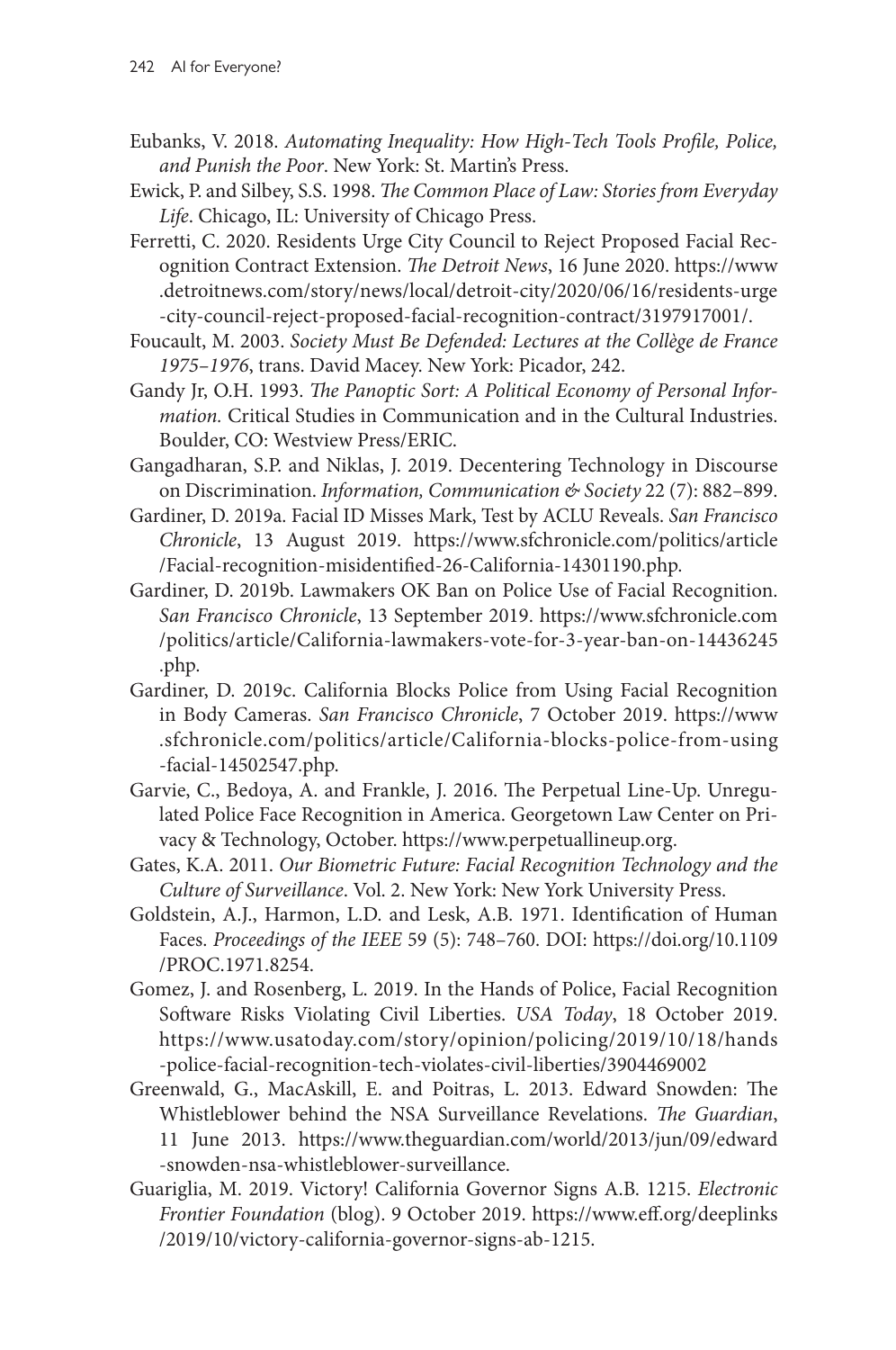- Hamilton, I.A. 2019. Microsoft Took an Ethical Stand on Facial Recognition Just Days after Being Blasted for a Sinister AI Project in China. *Business Insider*, 17 April 2019. [https://www.businessinsider.in/tech/microsoft-took](https://www.businessinsider.in/tech/microsoft-took-an-ethical-stand-on-facial-recognition-just-days-after-being-blasted-for-a-sinister-ai-project-in-china/articleshow/68922085.cms) [-an-ethical-stand-on-facial-recognition-just-days-after-being-blasted-for](https://www.businessinsider.in/tech/microsoft-took-an-ethical-stand-on-facial-recognition-just-days-after-being-blasted-for-a-sinister-ai-project-in-china/articleshow/68922085.cms) [-a-sinister-ai-project-in-china/articleshow/68922085.cms](https://www.businessinsider.in/tech/microsoft-took-an-ethical-stand-on-facial-recognition-just-days-after-being-blasted-for-a-sinister-ai-project-in-china/articleshow/68922085.cms).
- Hill, K. 2020. The Secretive Company That Might End Privacy as We Know It. *New York Times*, 18 January 2020. [https://www.nytimes.com/2020/01/18](https://www.nytimes.com/2020/01/18/technology/clearview-privacy-facial-recognition.html) [/technology/clearview-privacy-facial-recognition.html.](https://www.nytimes.com/2020/01/18/technology/clearview-privacy-facial-recognition.html)
- Hood, J. 2020. Making the Body Electric: The Politics of Body-Worn Cameras and Facial Recognition in the United States. *Surveillance & Society* 18 (2): 157–169.
- Huang, G.B., Mattar, M., Berg, T. and Learned-Miller, E. 2008. Labeled Faces in the Wild: A Database Forstudying Face Recognition in Unconstrained Environments. In:*Workshop on Faces in 'Real-Life' Images: Detect ion, Alignment, and Recognition*. [https://hal.inria.fr/inria-00321923/file/Huang\\_long](https://hal.inria.fr/inria-00321923/file/Huang_long_eccv2008-lfw.pdf) [\\_eccv2008-lfw.pdf.](https://hal.inria.fr/inria-00321923/file/Huang_long_eccv2008-lfw.pdf)
- Information Technology and Innovation Foundation. 2019. Information Technology & Innovation Foundation Issues Statement on Facial Recognition Technology for Law Enforcement [PRESS RELEASE], 11 September 2019.
- Kak, A. 2020. *Regulating Biometrics: Global Approaches and Urgent Questions*. AI Now. [https://ainowinstitute.org/regulatingbiometrics.pdf.](https://ainowinstitute.org/regulatingbiometrics.pdf)
- Lawrence, R. 2019. Commentary: Why Law Enforcement Should Use Facial Recognition. *San Diego Union-Tribune*, 6 September 2019. [https://www](https://www.sandiegouniontribune.com/opinion/story/2019-09-06/commentary-why-law-enforcement-should-use-facial-recognition) [.sandiegouniontribune.com/opinion/story/2019-09-06/commentary-why](https://www.sandiegouniontribune.com/opinion/story/2019-09-06/commentary-why-law-enforcement-should-use-facial-recognition) [-law-enforcement-should-use-facial-recognition](https://www.sandiegouniontribune.com/opinion/story/2019-09-06/commentary-why-law-enforcement-should-use-facial-recognition).
- Mann, M. and Smith, M. 2017. Automated Facial Recognition Technology: Recent Developments and Approaches to Oversight. *UNSWLJ* 40: 121.
- Mayring, P. 2004. Qualitative Content Analysis. *A Companion to Qualitative Research* 1 (2004): 159–176.
- Metz, R. 2019. Beyond San Francisco, More Cities Are Saying No to Facial Recognition. *CNN Wire*, 17 July 2019. [https://edition.cnn.com/2019/07/17](https://edition.cnn.com/2019/07/17/tech/cities-ban-facial-recognition/index.html) [/tech/cities-ban-facial-recognition/index.html.](https://edition.cnn.com/2019/07/17/tech/cities-ban-facial-recognition/index.html)
- Morozov, E. 2012. *The Net Delusion: The Dark Side of Internet Freedom*. New York: Public Affairs.
- Naughton, J. 2020. Quick, Cheap to Make and Loved by Police Facial Recognition Apps Are on the Rise. *The Guardian*, 25 January 2020. [https://www](https://www.theguardian.com/technology/commentisfree/2020/jan/25/facial-recognition-apps-are-on-the-rise) [.theguardian.com/technology/commentisfree/2020/jan/25/facial-recognition](https://www.theguardian.com/technology/commentisfree/2020/jan/25/facial-recognition-apps-are-on-the-rise) [-apps-are-on-the-rise.](https://www.theguardian.com/technology/commentisfree/2020/jan/25/facial-recognition-apps-are-on-the-rise)
- Ng, A. 2020a. Microsoft Pushed Its Facial Recognition to Federal Agencies, Emails Show. *CNET*, 17 June 2020. [https://www.cnet.com/news/microsoft](https://www.cnet.com/news/microsoft-pushed-its-facial-recognition-to-federal-agencies-emails-show/) [-pushed-its-facial-recognition-to-federal-agencies-emails-show/](https://www.cnet.com/news/microsoft-pushed-its-facial-recognition-to-federal-agencies-emails-show/).
- Ng, A. 2020b. Lawmakers Propose Indefinite Nationwide Ban on Police Use of Facial Recognition. *CNET*, 25 June 2020. [https://www.cnet.com/news](https://www.cnet.com/news/lawmakers-propose-indefinite-nationwide-ban-on-police-use-of-facial-recognition) [/lawmakers-propose-indefinite-nationwide-ban-on-police-use-of-facial](https://www.cnet.com/news/lawmakers-propose-indefinite-nationwide-ban-on-police-use-of-facial-recognition) [-recognition](https://www.cnet.com/news/lawmakers-propose-indefinite-nationwide-ban-on-police-use-of-facial-recognition)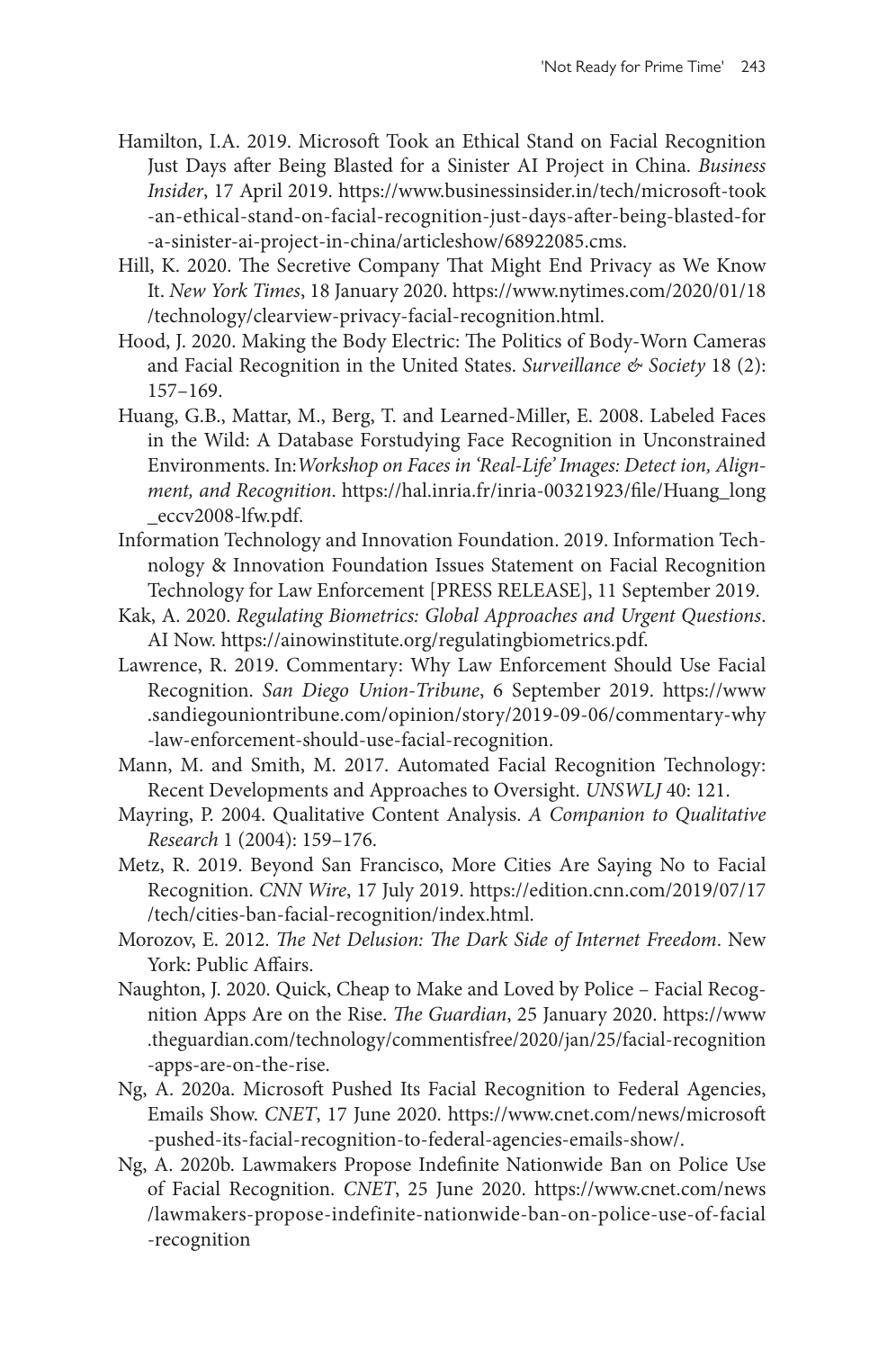- NPR. 2020. Tech Companies Are Limiting Police Use of Facial Recognition. Here's Why. *Short Wave*, 23 June 2020. [https://www.npr.org/2020/06/22](https://www.npr.org/2020/06/22/881845711/tech-companies-are-limiting-police-use-of-facial-recognition-heres-why) [/881845711/tech-companies-are-limiting-police-use-of-facial-recognition](https://www.npr.org/2020/06/22/881845711/tech-companies-are-limiting-police-use-of-facial-recognition-heres-why) [-heres-why.](https://www.npr.org/2020/06/22/881845711/tech-companies-are-limiting-police-use-of-facial-recognition-heres-why)
- Office of Assembly member Ting. 2019a. Ting Proposal Banning Facial Recognition Technology in Body Cams Approved by State Assembly [PRESS RELEASE], 9 May 2019. [https://a19.asmdc.org/press-releases/20190509](https://a19.asmdc.org/press-releases/20190509-ting-proposal-banning-facial-recognition-technology-body-cams-approved-state) [-ting-proposal-banning-facial-recognition-technology-body-cams-approved](https://a19.asmdc.org/press-releases/20190509-ting-proposal-banning-facial-recognition-technology-body-cams-approved-state) [-state](https://a19.asmdc.org/press-releases/20190509-ting-proposal-banning-facial-recognition-technology-body-cams-approved-state)
- Office of Assembly member Ting. 2019b. Facial Recognition Technology Falsely Identifies 26 California Legislators, Including Ting, with Mugshots [PRESS RELEASE], 13 August 2019. [https://a19.asmdc.org/press](https://a19.asmdc.org/press-releases/20190813-facial-recognition-technology-falsely-identifies-26-california-legislators) [-releases/20190813-facial-recognition-technology-falsely-identifies-26](https://a19.asmdc.org/press-releases/20190813-facial-recognition-technology-falsely-identifies-26-california-legislators) [-california-legislators.](https://a19.asmdc.org/press-releases/20190813-facial-recognition-technology-falsely-identifies-26-california-legislators)
- Oliver, D. 2019. Facial Recognition Scanners Are Already at Some US Airports. Here's What to Know. *USA Today*, 16 August 2019. [https://www.usatoday](https://www.usatoday.com/story/travel/airline-news/2019/08/16/biometric-airport-screening-facial-recognition-everything-you-need-know/1998749001/) [.com/story/travel/airline-news/2019/08/16/biometric-airport-screening](https://www.usatoday.com/story/travel/airline-news/2019/08/16/biometric-airport-screening-facial-recognition-everything-you-need-know/1998749001/) [-facial-recognition-everything-you-need-know/1998749001/](https://www.usatoday.com/story/travel/airline-news/2019/08/16/biometric-airport-screening-facial-recognition-everything-you-need-know/1998749001/).
- Pato, J.N. and Millett, L.I. 2010. National Research Council (US) Whither Biometrics Committee. In: *Biometric Recognition: Challenges and Opportunities*. National Academies Press (US).
- Petit, N. 2017. Law and Regulation of Artificial Intelligence and Robots-Conceptual Framework and Normative Implications SSRN, 9 March. DOI: <http://dx.doi.org/10.2139/ssrn.2931339>
- Pope, C. 2018. Biometric Data Collection in an Unprotected World: Exploring the Need for Federal Legislation Protecting Biometric Data. *JL & Pol'y* 26: 769.
- Saldaña, J. 2009. *The Coding Manual for Qualitative Researchers*. New York: Sage.
- Selbst, A.D., boyd, d., Friedler, S.A, Venkatasubramanian, S. and Vertesi, J. 2019. Fairness and Abstraction in Sociotechnical Systems. In: *Proceedings of the Conference on Fairness, Accountability, and Transparenc*y, pp. 59–68. New York: ACM.
- Seron, C. and Silbey, S. 2004. Profession, Science, and Culture: An Emergent Canon of Law and Society Research. In Sarat, A (Ed.)*The Blackwell Companion to Law and Society,* pp. 30–59. Oxford: Blackwell Publishers
- Shahin, S. 2019. Facing up to Facebook: How Digital Activism, Independent Regulation, and Mass Media Foiled a Neoliberal Threat to Net Neutrality. *Information, Communication & Society* 22 (1): 1–17.
- Shwayder, M. 2020. Police Facial Recognition Tech Could Misidentify People at Protests, Experts Say. *Digital Trends*, 2 June 2020. [https://www.digitaltrends](https://www.digitaltrends.com/news/police-protests-facial-recognition-misidentification) [.com/news/police-protests-facial-recognition-misidentification](https://www.digitaltrends.com/news/police-protests-facial-recognition-misidentification)
- Simonite, T. 2019. The Best Algorithms Struggle to Recognize Black Faces Equally. *Wired*, 22 August 2019. [https://www.wired.com/story/best-algorithms](https://www.wired.com/story/best-algorithms-struggle-recognize-black-faces-equally) [-struggle-recognize-black-faces-equally](https://www.wired.com/story/best-algorithms-struggle-recognize-black-faces-equally)